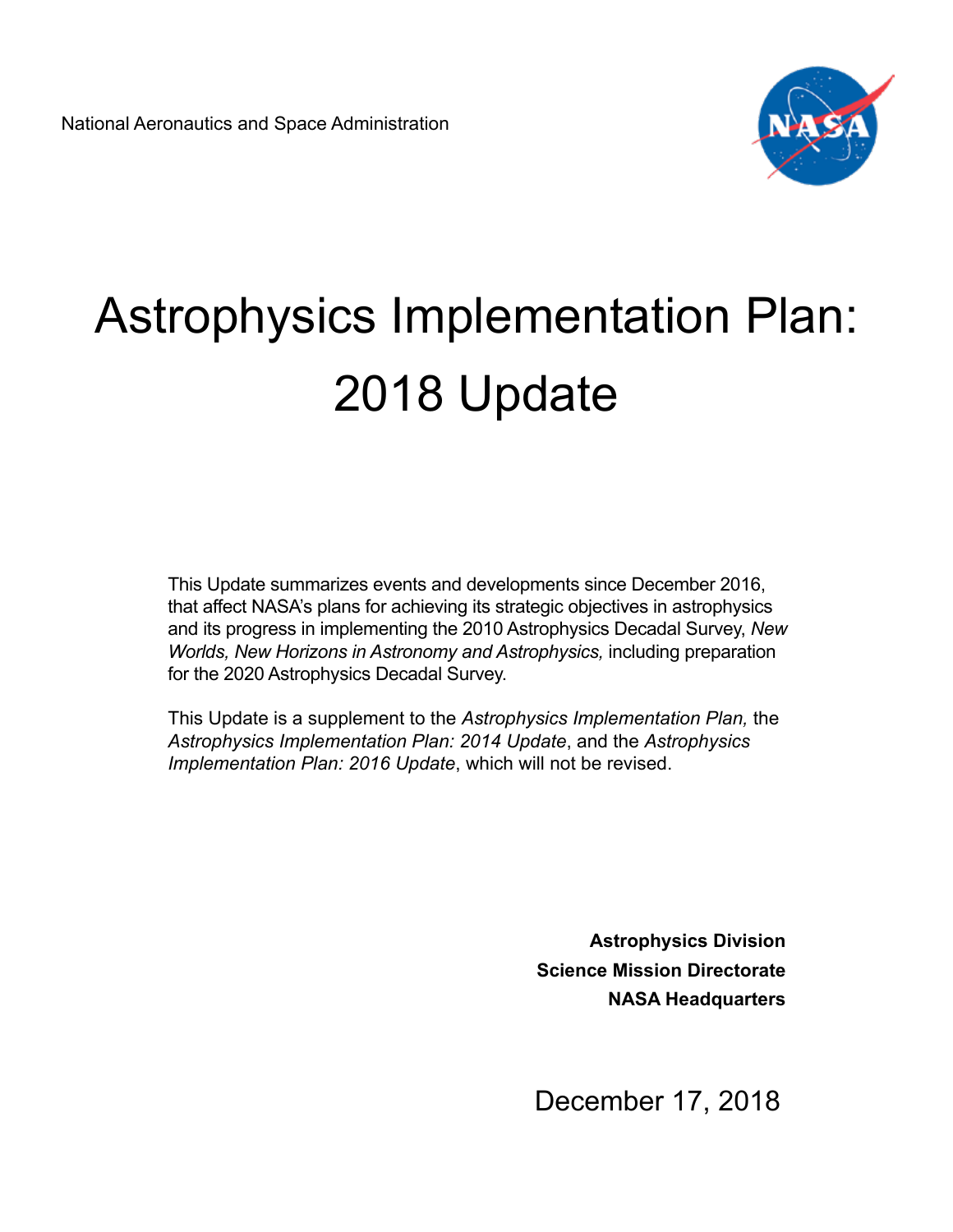### **Contents**

| 5.2.2. Galactic/Extragalactic ULDB Spectroscopic Terahertz Observatory  12 |
|----------------------------------------------------------------------------|
|                                                                            |
|                                                                            |
|                                                                            |
|                                                                            |
|                                                                            |
|                                                                            |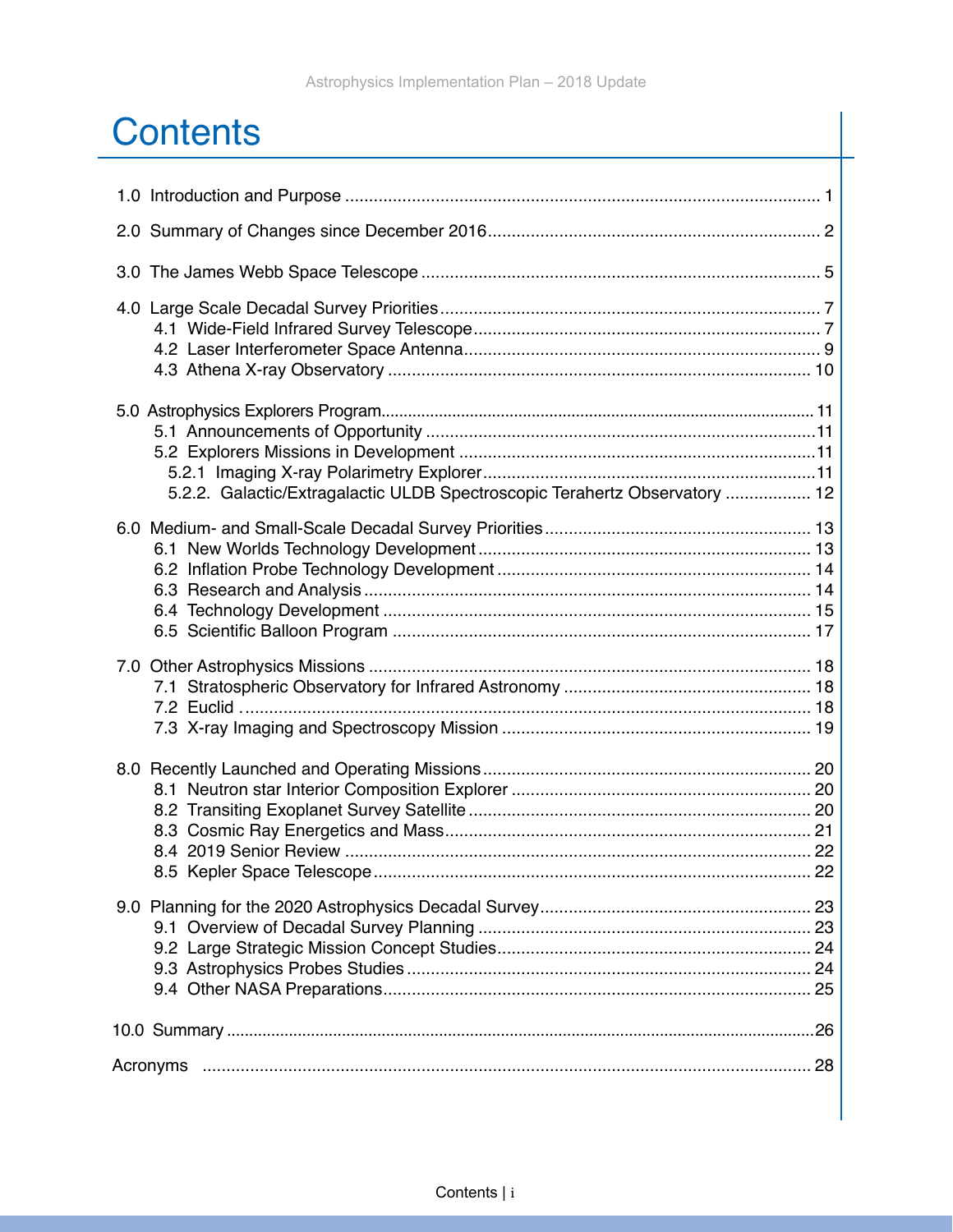### <span id="page-2-0"></span>1. Introduction and Purpose

This Update summarizes events and developments since December 2016 that affect NASA's plans for achieving its strategic objectives in astrophysics and its progress in implementing the 2010 Astrophysics Decadal Survey, *New Worlds, New Horizons in Astronomy and Astrophysics*1, including preparation for the 2020 Astrophysics Decadal Survey.

This Update is a supplement to the *Astrophysics Implementation Plan2*, the *Astrophysics Implementation Plan: 2014 Update3*, and the *Astrophysics Implementation Plan: 2016 Update4*, which will not be revised.

<sup>1</sup> *New Worlds, New Horizons in Astronomy and Astrophysics* (NRC, 2010), [https://www.nap.edu/download/12951.](https://www.nap.edu/download/12951)

<sup>2</sup> *Astrophysics Implementation Plan* (NASA, December 2012),<http://science.nasa.gov/astrophysics/documents>. 3 *Astrophysics Implementation Plan: 2014 Update* (NASA, December 2014),

[http://science.nasa.gov/astrophysics/documents/.](http://science.nasa.gov/astrophysics/documents/)

<sup>4</sup> *Astrophysics Implementation Plan: 2016 Update* (NASA, December 2016), <http://science.nasa.gov/astrophysics/documents>.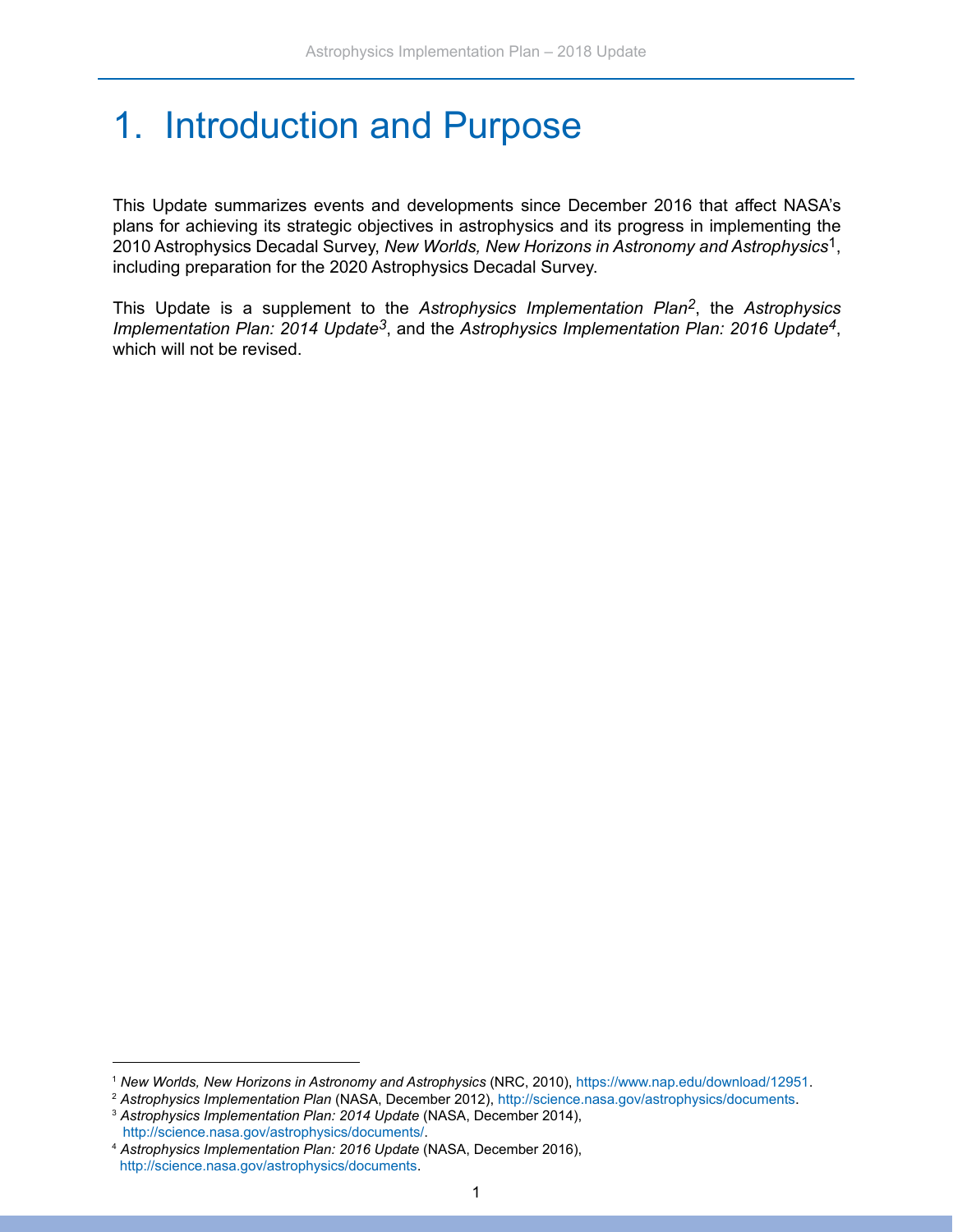### <span id="page-3-0"></span>2. Summary of Changes since December 2016

NASA continues to make substantial progress in implementing the 2010 Astrophysics Decadal Survey, *New Worlds, New Horizons in Astronomy and Astrophysics*. As recognized by the 2016 Midterm Assessment, *New Worlds, New Horizons: A Midterm Assessment5*, (see Section 3 in the *Astrophysics Implementation Plan: 2016 Update*), the NASA astrophysics portfolio is well balanced and contains a mix of large-, medium-, and small-scale activities. Some of the important accomplishments since 2016 are listed here and described in more detail in subsequent sections.

- The James Webb Space Telescope has been assembled into two elements, the payload element and the spacecraft element. The payload element has successfully concluded its integration and test phase, including environmental testing at Goddard Space Flight Center and cryogenic testing at Johnson Space Center; testing of the spacecraft element is currently underway. The spacecraft element experienced delays related to integration and testing in 2017 and early 2018. NASA established a new launch date of March 2021. (Section 3)
- NASA completed an independent technical, management, and cost assessment of the Wide Field Infrared Survey Telescope (WFIRST). In response to this, NASA made several changes to the implementation of WFIRST; the net result is a total cost estimate of the mission to NASA's Science Mission Directorate of \$3.2B, excluding contributions and Headquarters-held reserves. The President's Budget Request for Fiscal Year (FY) 2019, released in February 2018, proposed to terminate WFIRST. Funds appropriated by Congress in FY 2018 allowed WFIRST to enter Phase B, and the project continues to make planned progress. Continuation of WFIRST through FY 2019 depends on the outcome of the FY 2019 appropriations process. (Section 4.1)
- In response to the Midterm Assessment, NASA increased its roles in ESA's Laser Interferometer Space Antenna (LISA) mission. NASA is working closely with ESA to support the mission trade and industrial studies during ESA's Phase A. (Section 4.2)
- NASA's involvement in ESA's Athena mission continues with NASA supporting studies and technology development during ESA's Phase A for contributions to both of Athena's instruments. (Section 4.3)
- One Small Explorer, the Imaging X-ray Polarimetry Explorer (IXPE), and one Mission of Opportunity, the Galactic/Extragalactic ULDB Spectroscopic Terahertz Observatory (GUSTO), were downselected in January 2017 into development for flight. (Section 5.2)
- Three Medium Explorer (MIDEX) proposals and three Mission of Opportunity proposals were selected in response to the September 2016 Announcement of Opportunity and are now conducting competitive Phase A mission concept studies. A new Announcement of Opportunity for Small Explorers (SMEX) and Missions of Opportunity will be issued in Spring 2019. (Section 5.1)

<sup>5</sup> *New Worlds, New Horizons: A Midterm Assessment* (NRC, 2016), <https://www.nap.edu/catalog/23560/new-worlds-new-horizons-a-midterm-assessment>.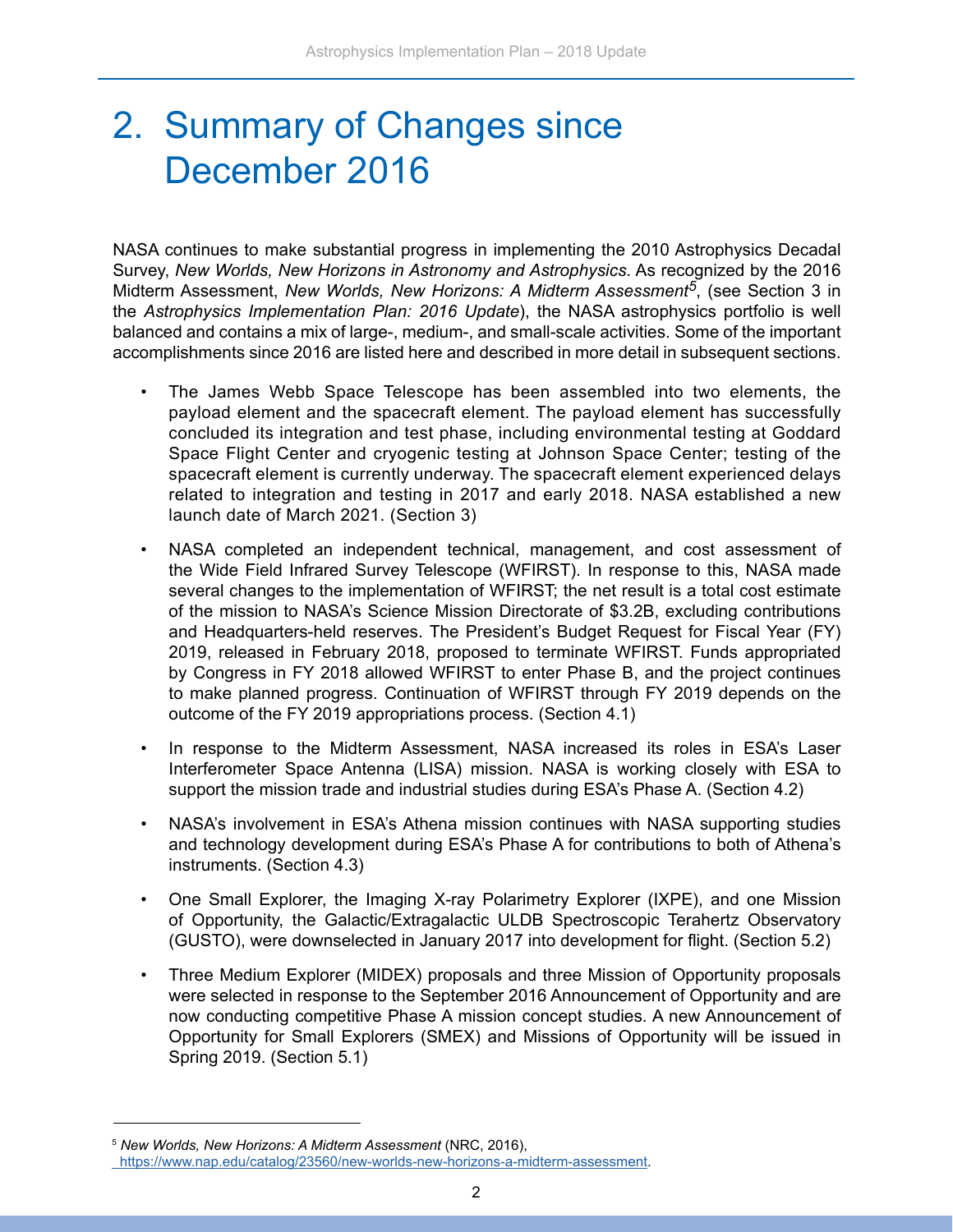- The Division continues to maintain a balanced program in Research and Analysis, where a new CubeSat element was added in FY 2019. (Section 6.3)
- The Stratospheric Observatory for Infrared Astronomy (SOFIA) will complete its 5-year prime mission in Fall 2019. NASA has been instructed by Congress not to include SOFIA in the 2019 Senior Review. Instead, NASA has initiated two independent reviews of SOFIA, one of its science progress and science prospects, and one of its operations and maintenance efficiency. (Section 7.1)
- The original Sensor Chip Electronics (SCE) being provided by NASA for ESA's Euclid mission developed thermomechanical problems and required a redesign. The redesign is complete, and production of new SCEs has started. They will be delivered to ESA during 2019. (Section 7.2)
- The JAXA-led X-ray Astronomy Recovery Mission, renamed X-ray Imaging and Spectroscopy Mission (XRISM), was formally approved as a project by both JAXA and NASA. (Section 7.3)
- Astrophysics had several successful launches: the Neutron star Interior Composition Explorer (NICER) in June 2017, the Cosmic Ray Energetics and Mass experiment (CREAM) in August 2017 (both to the ISS), and the Transiting Exoplanet Survey Satellite (TESS) in April 2018. (Section 8)
- The next Astrophysics Senior Review of operating missions will be held in Spring 2019. (Section 8.4)
- NASA continues to support the community's preparations for the 2020 Decadal Survey, including concept studies for large- and medium-scale missions, to be submitted to the Decadal Survey in Summer 2019. (Section 9)

NASA receives community advice from Federal Advisory Committees and from the Space Studies Board (SSB) of the National Academies. In January 2017, NASA chartered the Astrophysics Advisory Committee (APAC)<sup>6</sup> to advise the Director of NASA's Astrophysics Division on NASA's astrophysics programs, policies, plans, and priorities. The APAC replaces the Astrophysics Subcommittee, which was a subcommittee of the Science Committee of the NASA Advisory Council (NAC). NASA continues to receive advice regarding its astrophysics programs from the Astronomy and Astrophysics Advisory Committee (AAAC)7 and the National Academies' Committee on Astronomy and Astrophysics (CAA)8.

<sup>6</sup> *APAC homepage at <https://science.nasa.gov/researchers/nac/science-advisory-committees/apac/>.*

<sup>7</sup> *AAAC homepage at<https://www.nsf.gov/mps/ast/aaac.jsp>.*

<sup>8</sup> *CAA homepage at [http://sites.nationalacademies.org/bpa/bpa\\_048755](http://sites.nationalacademies.org/bpa/bpa_048755).*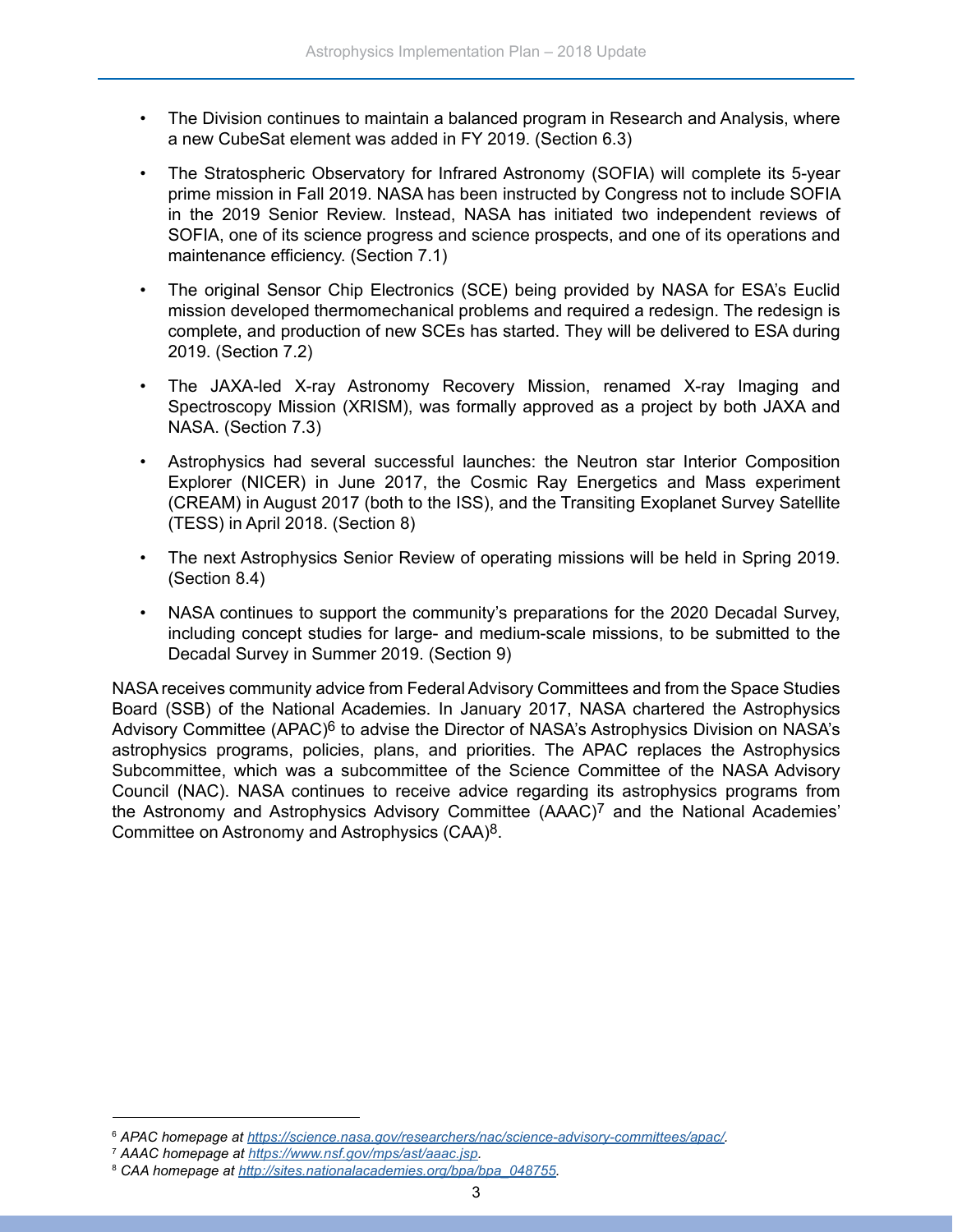| <b>Decadal Survey</b><br><b>Recommendation</b>                           | <b>NASA Actions</b>                                                                                                                                |
|--------------------------------------------------------------------------|----------------------------------------------------------------------------------------------------------------------------------------------------|
| Large-scale 1: WFIRST                                                    | Entered Phase B in 2018; no funding included in FY 2019<br>budget request (Section 4.1)                                                            |
| Large-Scale 2: Augmentation to Explorer<br>Program                       | Executing four Announcements of Opportunity (AOs) per<br>decade: (MIDEX 2011, SMEX 2014, MIDEX 2016, SMEX 2019,<br>MIDEX 2021, etc.) (Section 5.1) |
| Large-Scale 3: LISA                                                      | Partnering on ESA's LISA gravitational wave observatory<br>(Section 4.2)                                                                           |
| Large-Scale 4: IXO                                                       | Partnering on ESA's Athena X-ray observatory (see Section 4.3)                                                                                     |
| Medium-Scale 1: New Worlds<br><b>Technology Development Program</b>      | WFIRST coronagraph at TRL-6, starshade / coronagraph /<br>stable segmented telescope technology development, EPDS,<br>LBTI (Section 6.1)           |
| Medium-Scale 2: Inflation Probe<br><b>Technology Development Program</b> | Balloon-borne technology experiments, detector investments<br>(Section 6.2)                                                                        |
| Small-Scale: Research Program<br>Augmentations                           | R&A up 61 percent from FY 2010 to FY 2023; added TCAN<br>(Section 6.3)                                                                             |
| Small-scale: Intermediate Technology<br>Development Augmentation         | Initiated SAT program, includes competed and directed<br>technologies                                                                              |
| Small-Scale: Suborbital Program<br>Augmentation                          | Added New Zealand campaigns, offering super-pressure balloon<br>(Section 6.4), added CubeSats                                                      |
| Small-Scale: SPICA (U.S. contribution)                                   | Not supported as a strategic contribution; candidate for Explorer<br>Mission of Opportunity (MO)                                                   |

**Table 1.** Recommended space activities of the 2010 Decadal Survey supported by the FY 2018 NASA Appropriation, the FY 2019 President's Budget Request, and its notional out years.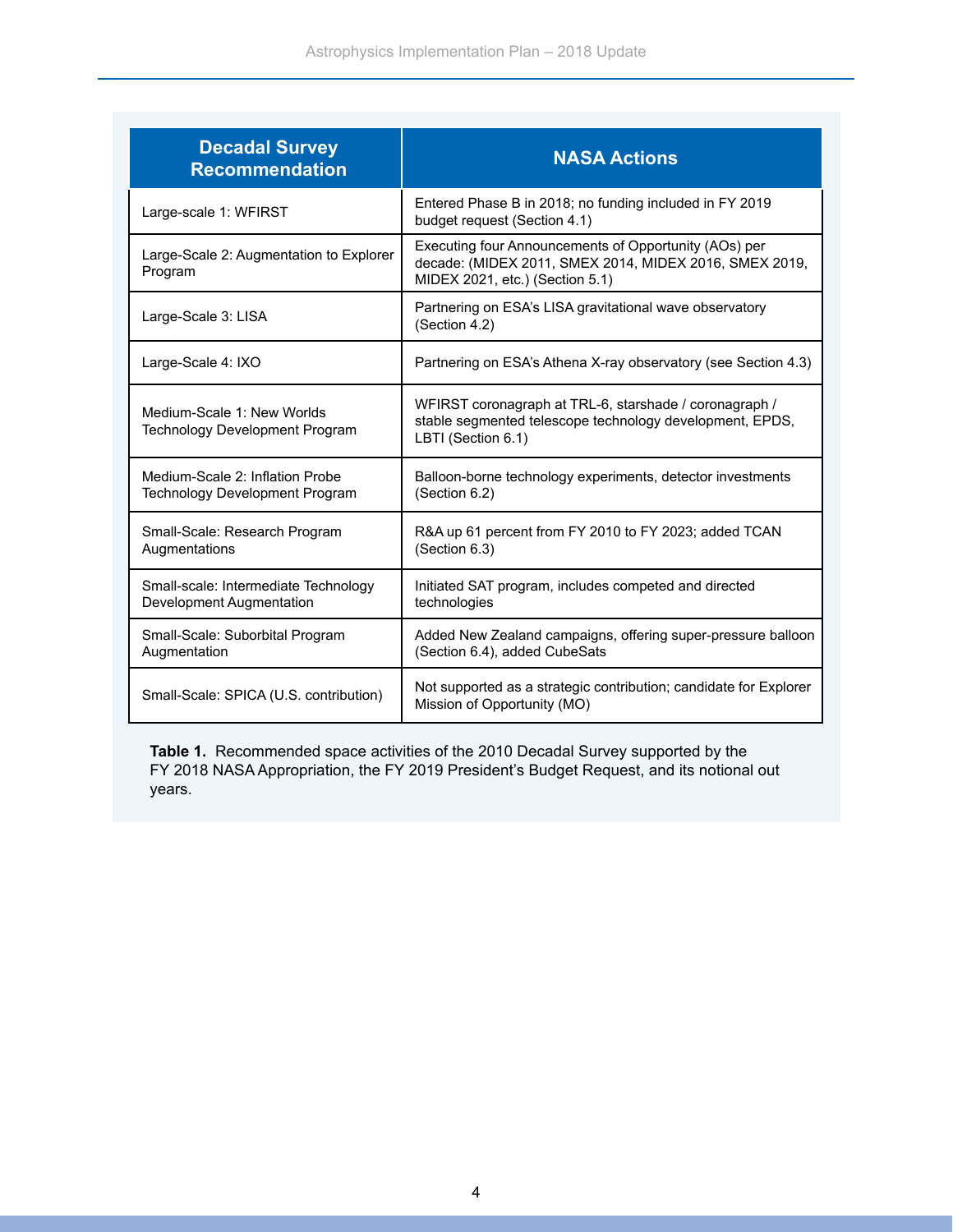### <span id="page-6-0"></span>3. James Webb Space Telescope

The James Webb Space Telescope<sup>9</sup> has been assembled into two elements, the payload element, consisting of the combined telescope and science instruments, and the spacecraft element, consisting of the spacecraft bus and the sunshield. Once each of the elements has been fully integrated and tested, they will be combined to create the Webb observatory. The payload element has successfully concluded its integration and test phase, including environmental testing at the Goddard Space Flight Center (GSFC) and cryogenic testing at the Johnson Space Center (JSC). The science payload met its demanding requirements for sensitivity and image quality. The payload element was delivered to the Northrop Grumman Space Park facility where the completed spacecraft element also resides.

The spacecraft element experienced delays related to integration and testing in 2017 and early 2018. In response, the agency convened review boards, both internal and external, to evaluate the remaining activities and schedule. Following these reviews, NASA established a new launch date of March 202110.

The spacecraft element resumed its environmental test program in late 2018 and integration with the science payload will occur in late 2019. Following that integration, the completed observatory will undergo its environmental test program before shipping to French Guiana in late 2020. Additionally, the mission operations center at the Space Telescope Science Institute (STScI) has been completed and is ready to support the launch, commissioning, and operations of Webb.



**Figure 1.** James Webb Space Telescope payload element, the combined telescope and science instruments, in the cryogenic test chamber at the Johnson Space Center.

<sup>9</sup> *Webb mission homepage at [https://www.jwst.nasa.gov/.](https://www.jwst.nasa.gov/)* 

<sup>10</sup> *Report of the Webb Independent Review Board (WIRB) and NASA response at [https://www.nasa.gov/press-release/nasa-completes-webb-telescope-review-commits-to-launch-in-early-2021.](https://www.nasa.gov/press-release/nasa-completes-webb-telescope-review-commits-to-launch-in-early-2021)*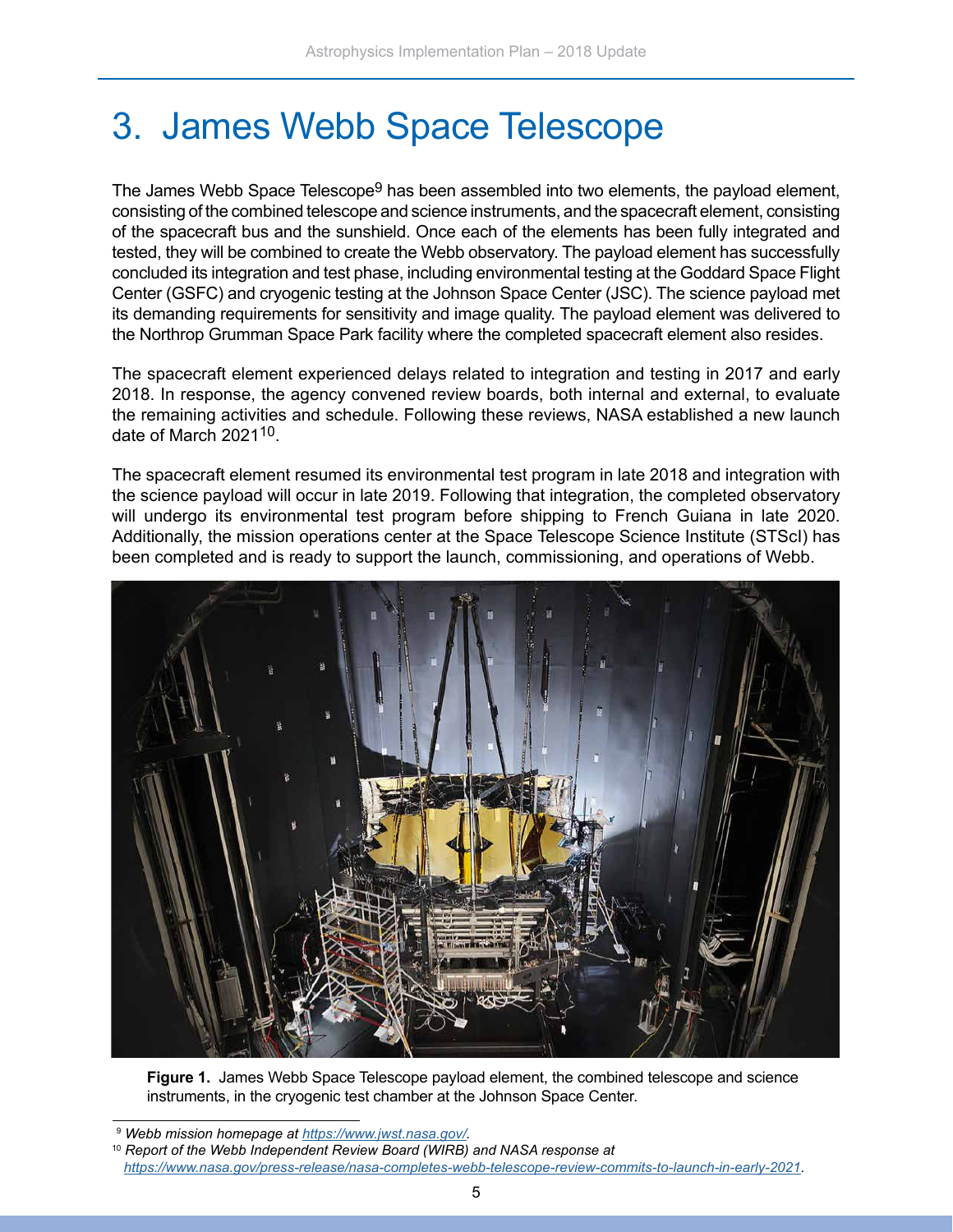

**Figure 2.** James Webb Space Telescope elements in the clean room at Northrup Grumman Space Park, including the spacecraft element (far left) and payload element (top center).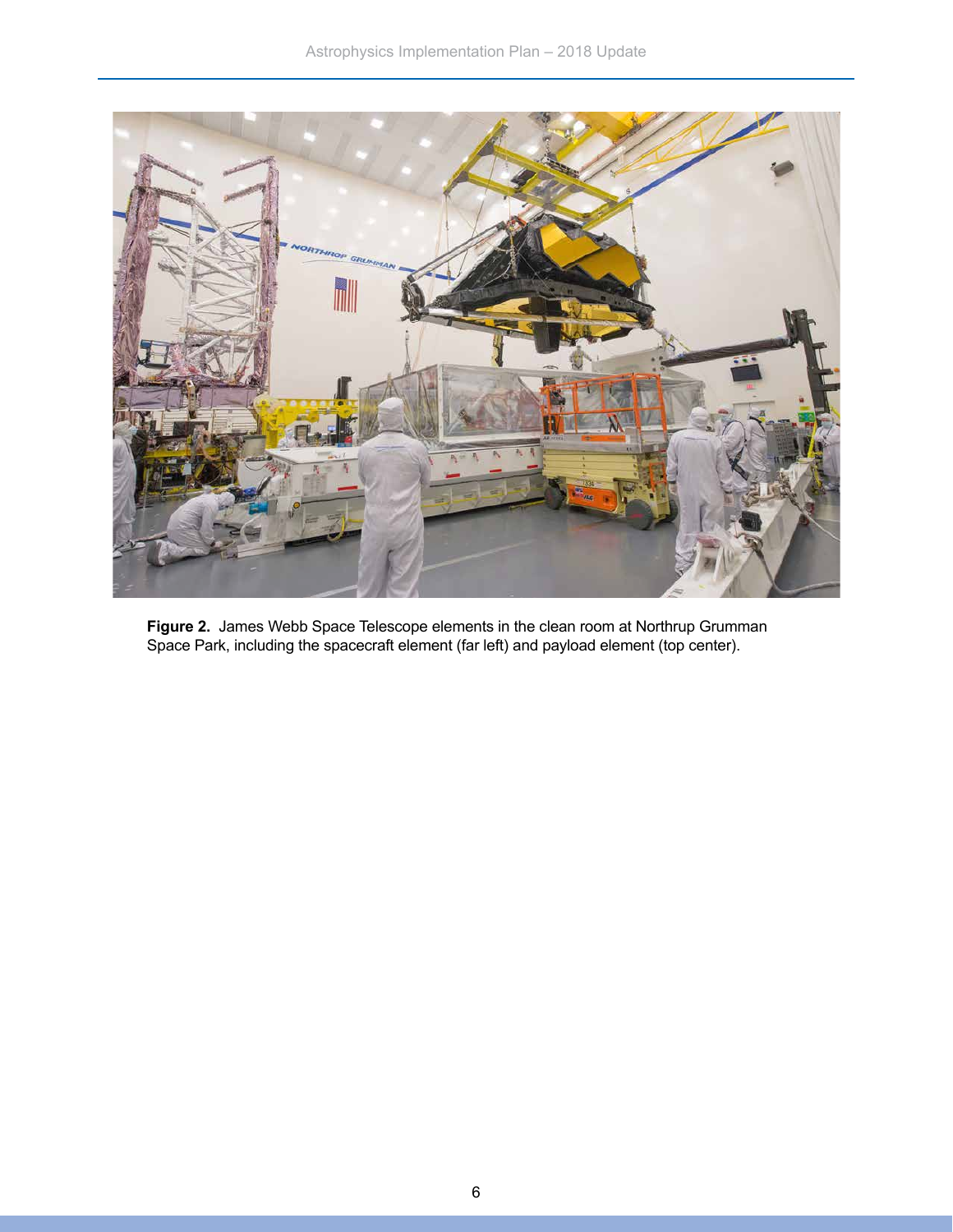### <span id="page-8-0"></span>4. Large Scale Decadal Survey Priorities

#### 4.1 Wide-Field Infrared Survey Telescope

The Wide Field Infrared Survey Telescope (WFIRST)<sup>11</sup> is the top-ranked large space mission in the 2010 Decadal Survey. WFIRST will provide definitive surveys to address the history of cosmic expansion and the growth of structure, the demographics of exoplanets, and statistical studies of the Milky Way and other galaxies in the near-infrared. WFIRST is designed to perform wide field imaging and surveys of the near infrared sky using an existing 2.4m telescope, the same size as the Hubble Space Telescope. The Wide Field Instrument provides a field of view 100 times larger than images provided by Hubble. The technology demonstration Coronagraph Instrument will pave the way for the detection and characterization of planets in other solar systems.

WFIRST held a successful Key Decision Point A (KDP-A) review in February 2016, formally progressing from a study to Phase A of an official NASA project. Since then, the project has made excellent technical progress. The milestone of Technology Readiness Level (TRL) 6 (prototyping demonstration in a relevant end-to-end environment) on the detectors was achieved in January 2017, over 2 years in advance of when this level of maturity is required by NASA standards.

The Midterm Assessment recommended that "Prior to KDP-B, NASA should commission an independent technical, management, and cost assessment of WFIRST." As the project neared completion of Phase A in mid-2017, NASA's Science Mission Directorate commissioned a special review, the WFIRST Independent External Technical/Management/Cost Review (WIETR)<sup>12</sup>, held between June and October of that year. In addition to the positive findings related to the scientific value of the mission, the expertise of the team, and the maturity of the concept, the WIETR report found that the "lifecycle cost and ... budget profile ... are inconsistent with the scope, requirements, and the appropriate risk classification for the mission."

In response to this, NASA made changes to the implementation of WFIRST:

- The Coronagraph Instrument is treated as a pure technology demonstration instrument, and the cost is shared with NASA's Space Technology Mission Directorate.
- The Integral Field Channel is eliminated from the Wide Field Instrument.
- A simplified observatory design reduces complexity and eliminates unneeded mechanisms and features.
- Specific contributions to the mission by international partners are incorporated.
- An improved budget profile and accelerated schedule advances launch by 6 months.
- The development plan includes added measures to reduce mission risk (sparing, testing, parts, etc.).

In addition, NASA has clarified roles, accountability, and authority by re-assigning WFIRST to the newly created Astrophysics Strategic Missions Program at NASA Headquarters. The net result is a mission with an estimated total cost to NASA's Science Mission Directorate of \$3.2B, excluding contributions and Headquarters-held reserves.

<sup>11</sup> WFIRST mission homepage at *<https://wfirst.gsfc.nasa.gov/>.* 

<sup>12</sup> WIETR *<https://www.nasa.gov/feature/nasa-receives-findings-from-wfirst-independent-review-team>*.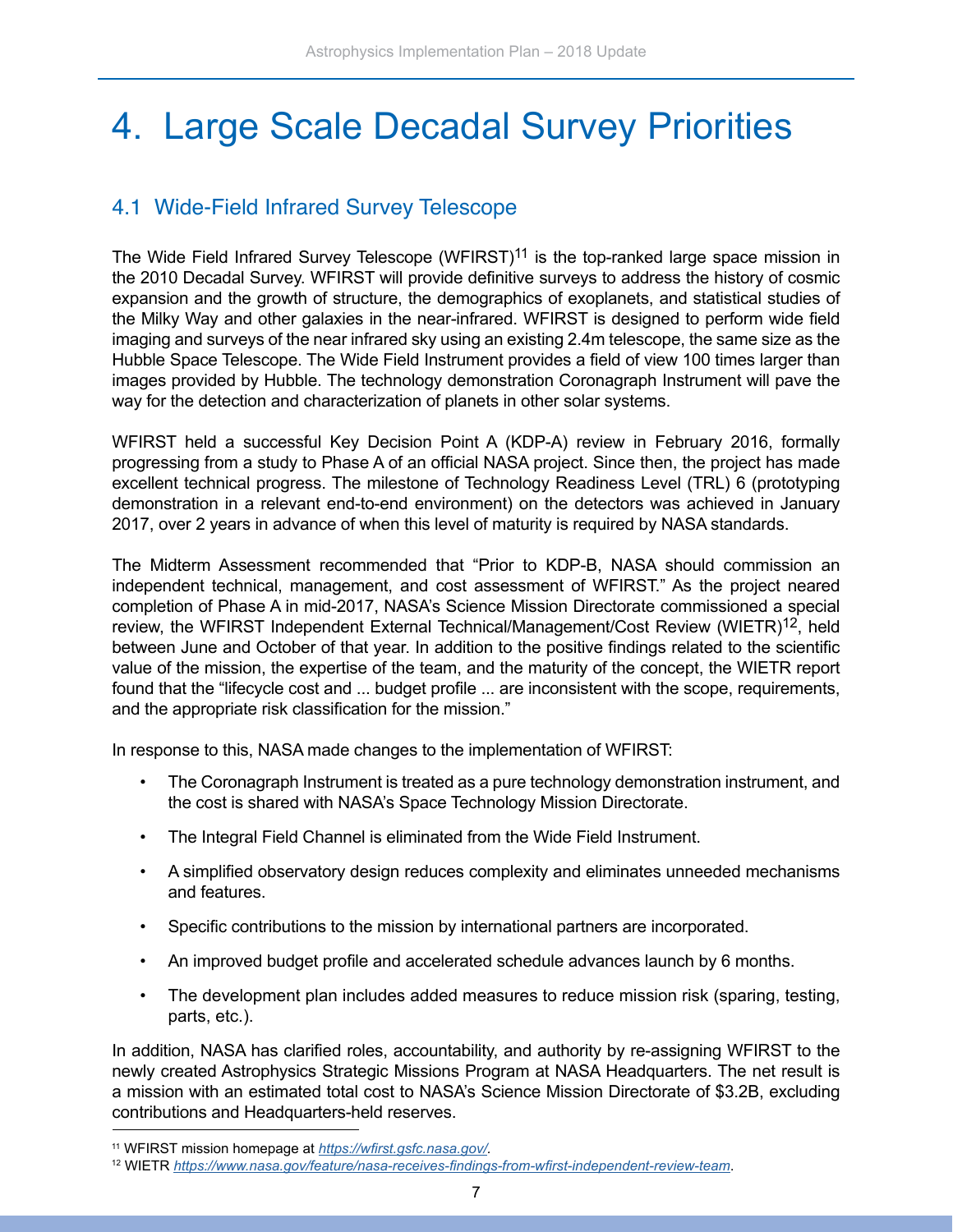The project completed a successful mission-level System Requirements Review (SRR) and Mission Definition Review (MDR) in February 2018. NASA approved WFIRST to proceed to Phase B following a successful Key Decision Point B (KDP-B) review in May 2018.

The President's Budget Request for FY 2019, released in February 2018, proposed to terminate WFIRST: "Given competing priorities at NASA, and budget constraints, developing another large space telescope immediately after completing the \$8.8 billion James Webb Space Telescope is not a priority for the Administration. The Budget proposes to terminate WFIRST and redirect existing funds to other priorities of the science community, including competed astrophysics missions and research." Funds appropriated by Congress in FY 2018 allowed WFIRST to enter Phase B, and the project continues to make progress on WFIRST according to the plan and budget approved during the KDP-B review. Continuation of WFIRST through FY 2019 depends on the outcome of the FY 2019 appropriation process.

Pending the FY 2019 appropriation, WFIRST will be working toward a Preliminary Design Review (PDR) in Fall 2019. The project has completed System Requirements Reviews for all major system elements, and has established contracts with Ball Aerospace for the Wide Field Instrument, Teledyne Scientific & Imaging for infrared detectors, and Harris Corporation for the telescope. NASA is engaging with the community to ensure that the investigations planned for WFIRST will address the most compelling science questions using the most current techniques during its operational lifetime.

Figure 3 shows a timeline for WFIRST with preliminary planning dates for major lifecycle events. Figure 4 shows the configuration of the observatory in mid-2018.



**Figure 3.** Preliminary timeline for the WFIRST mission highlighting major events in the project lifecycle. All dates are notional, but illustrate the sequence of events referred to in the text.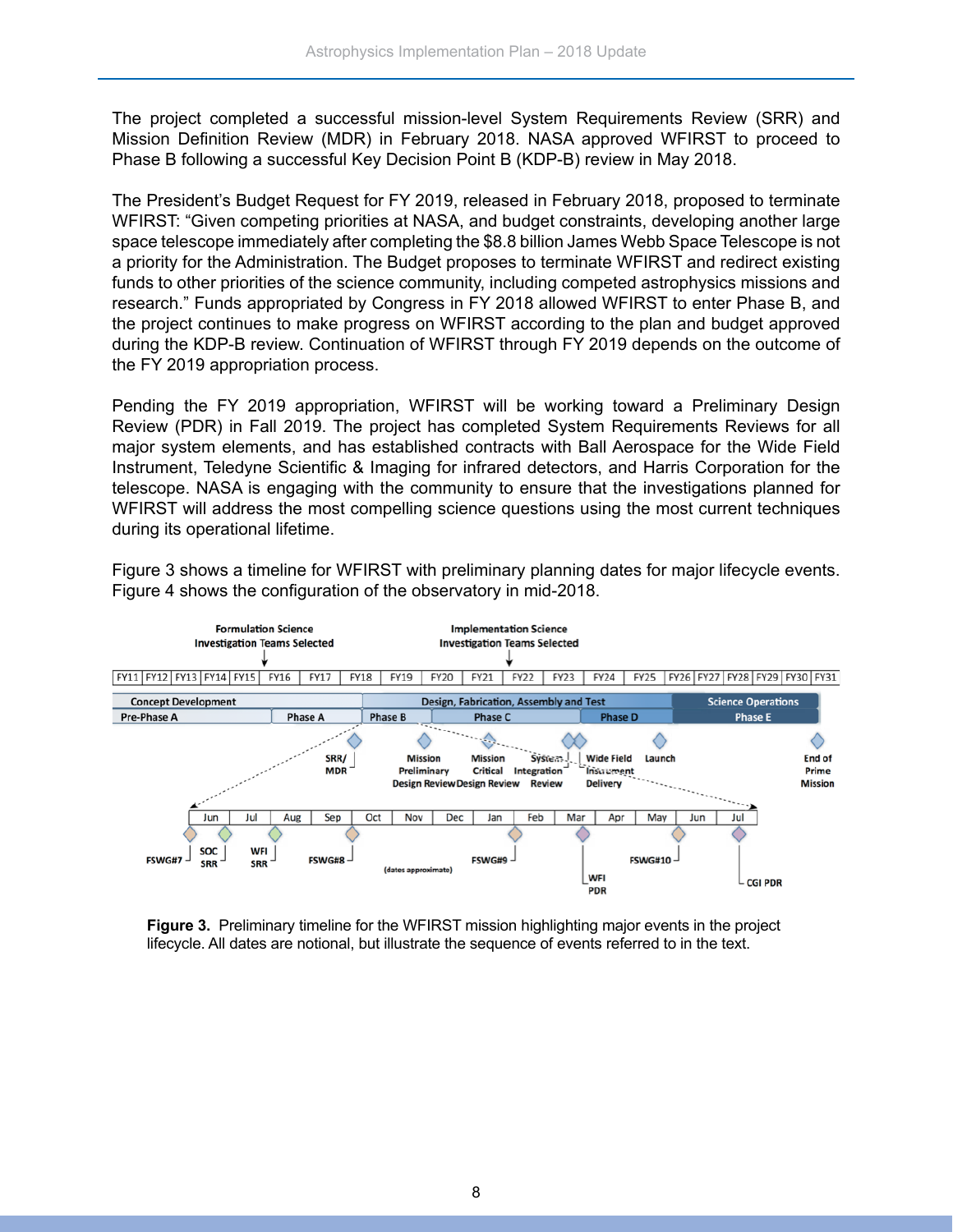<span id="page-10-0"></span>

**Figure 4.** Mid-2018 design of WFIRST (left) and a full-size mockup without the outer barrel assembly (right), illustrating the scale of the observatory.

On the current schedule, WFIRST is expected to go through its confirmation review (KDP-C) in late 2019 or early 2020, during the conduct of the 2020 Decadal Survey. Thus, the Decadal Survey Statement of Task (see Section 9.1) does not require that WFIRST be ranked with missions recommended for the next decade, but it does ask the Decadal Survey Committee to assess whether WFIRST plays an appropriate role in the research strategy for the next decade.

#### 4.2 Laser Interferometer Space Antenna

In June 2017, the European Space Agency's (ESA) Science Programme Committee selected the Laser Interferometer Space Antenna  $(LISA)^{13}$  proposal as its mission to address the science of the gravitational universe, with anticipated launch in the 2030s. ESA conducted trade studies for the mission payload instruments during its Phase 0, which ran from September 2017 through April 2018, and which included significant U.S. involvement. ESA's Phase A started in May 2018 and will lead to Mission Confirmation Review (MCR) in February 2019. Mission Adoption is expected in 2022.

In response to the Midterm Assessment, NASA has increased its planned contribution to the LISA mission. NASA is studying a contribution of payload instrumentation, additional hardware for the mission, and science and ground-based activities. U.S. scientists and engineers are currently working closely with ESA's System Engineering Office in trade studies and mission performance assessments, as well as with the LISA Consortium in science and data analysis activities.

The NASA LISA Study Office, established in 2016 within the Physics of the Cosmos (PCOS) Program Office at GSFC, is managing NASA investments in five core LISA technologies (telescope, lasers, charge management system, micro-thrusters, and phasemeter), which are candidates for U.S. contribution to the LISA payload. Through the Study Office, U.S. technologists and scientists participate and contribute to the Phase A activities of ESA's Systems Engineering Office. NASA plans to establish a LISA project at GSFC in 2019.

<sup>13</sup> NASA LISA mission homepage at [https://www.lisa.nasa.gov/.](https://www.lisa.nasa.gov/)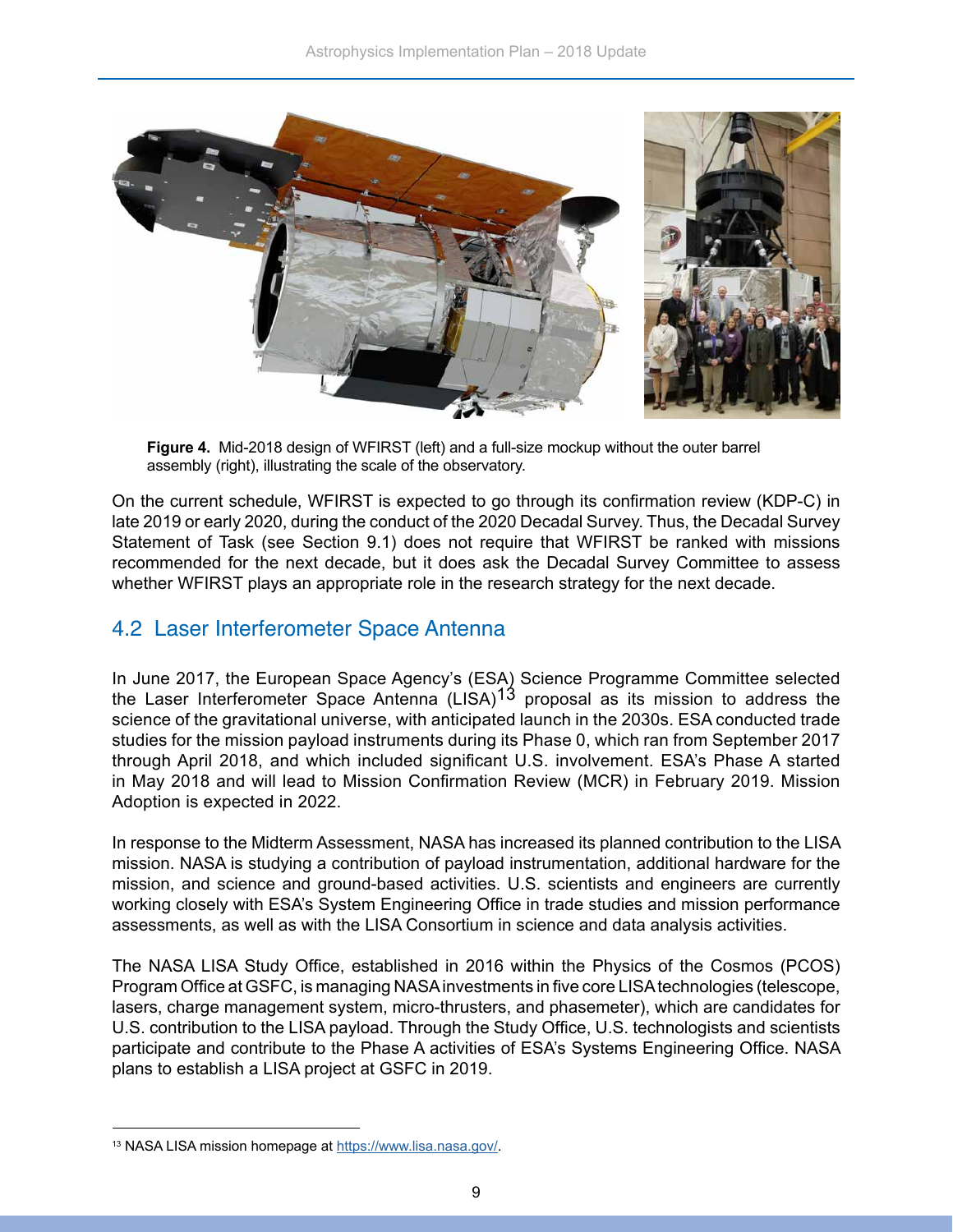<span id="page-11-0"></span>In Summer 2017, NASA established the NASA LISA Study Team (NLST)<sup>14</sup>, replacing the NASA L3 Study Team, to conduct studies for U.S. technology and science contributions to the mission. The NLST will write a report for the 2020 Decadal Survey committee, presenting the science case for U.S. involvement in LISA. The NLST is also looking at the requirements of the U.S. astrophysics community to ensure optimal scientific return from LISA.

In Summer 2018, ESA established the LISA Science Study Team (SST), whose primary task is to provide guidance to ESA on scientific issues as the mission architecture is being developed. NASA nominated three members of the U.S. astrophysics community as full members of ESA's LISA SST.

To prepare the U.S. community for LISA science and to support collaboration with the working groups of the LISA Consortium<sup>15</sup>, in February 2018 NASA issued the LISA Preparatory Science (LPS) solicitation as part of ROSES-2018. The LPS program supports U.S. investigators developing tools for LISA data analysis and conducting astrophysics investigations that pave the way toward better understanding of the LISA data. Selections were made in November 2018.

The selected teams will provide a status report at a special session of the Winter 2020 AAS meeting.

#### 4.3 Athena X-ray Observatory

At ESA, Athena is currently in an extended Phase A, with Phase A2 beginning in Fall 2018 and ending in Summer 2019. ESA plans to formalize the instrument consortia for the two instruments, the X-ray Integral Field Unit (X-IFU) led by France and the Wide Field Instrument led by Germany, in early 2019. Adoption of the Athena mission is planned for 2021. Launch is planned for 2031 to either Sun-Earth L1 or L2, with a decision in 2019.

The NASA Athena Study Office<sup>16</sup>, established in 2016 within the PCOS Program Office at GSFC, is managing NASA's studies of potential contributions to the Athena mission. NASA plans to establish an Athena project at GSFC in 2019.

NASA is supporting study efforts for potential hardware contributions to both of Athena's science instruments. A team led by GSFC will provide the microcalorimeter sensor unit for the X-IFU Demonstration Module in 2019 and is studying provision of the flight microcalorimeter sensor unit. A team led by Pennsylvania State University is studying the provision of a Wide Field Instrument Science Products Module and Application Specific Integrated Circuit (ASIC) design, as well as heat pipes. NASA and ESA continue discussions on possible additional NASA contributions to Athena.

ESA's Athena Science Study Team (SST) has established an Athena Science Working Group (SWG) structure populated by members of the European and U.S. community<sup>17</sup>. There are more than 100 U.S. members of Athena SWGs. U.S. membership in the Athena SWGs continues to grow. As part of its non-hardware contribution to the Athena mission, NASA plans to fund U.S. members of the Athena science team, a U.S. science data center, and U.S. general observers during mission operation.

<sup>14</sup> *NASA LISA Study Team homepage at [https://lisa.nasa.gov/L3Study.html.](https://lisa.nasa.gov/L3Study.html)*

<sup>15</sup> *LISA consortium homepage at <https://www.elisascience.org/>.*

<sup>16</sup> *NASA Athena study homepage at <https://pcos.gsfc.nasa.gov/studies/athena/>.*

<sup>17</sup> *Athena science community homepage at [https://www.the-athena-x-ray-observatory.eu.](https://www.the-athena-x-ray-observatory.eu)*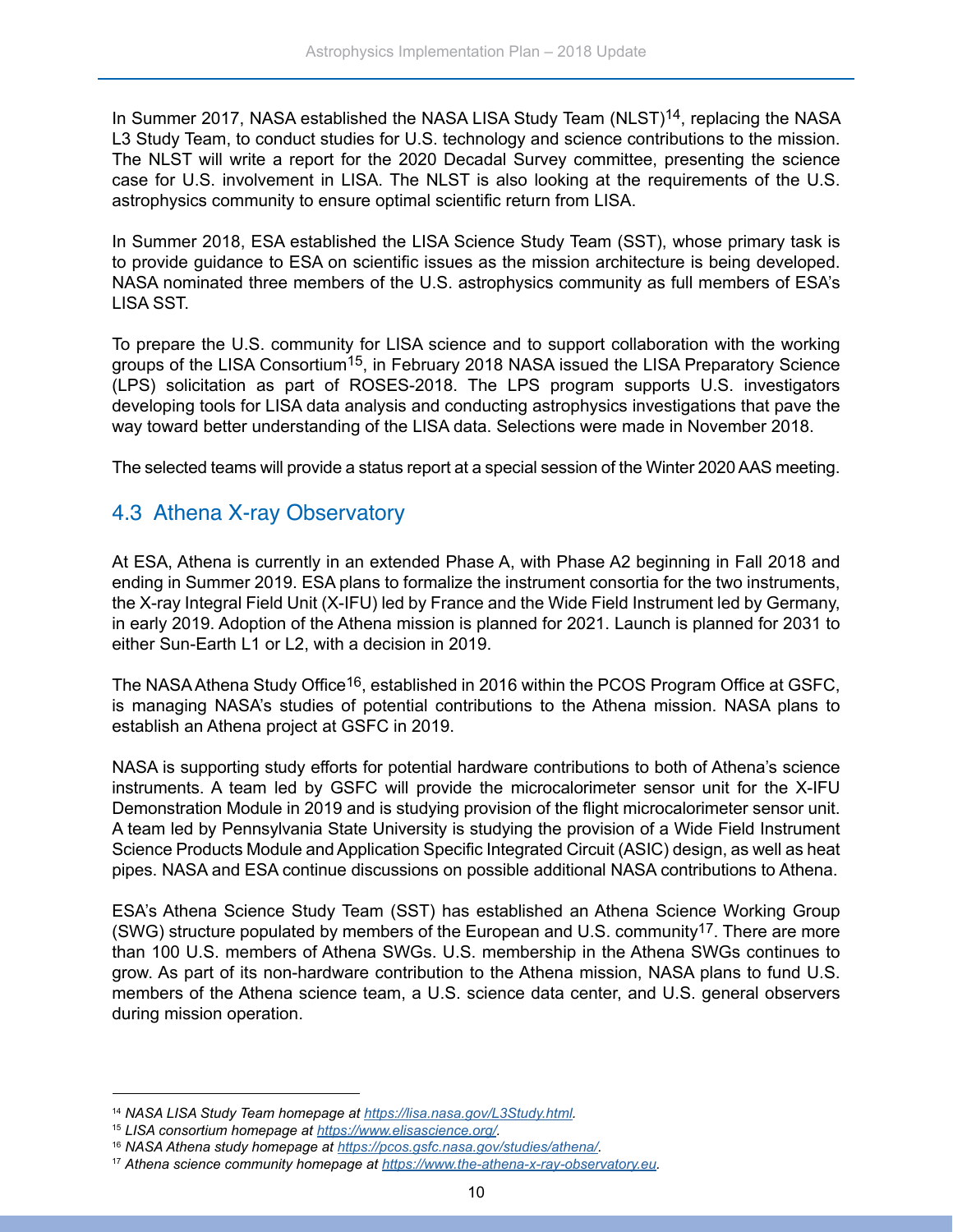### <span id="page-12-0"></span>5. Astrophysics Explorers Program

#### 5.1 Announcements of Opportunity

The two Explorer missions that were downselected in Spring 2013 and confirmed for implementation in 2014, the Transiting Exoplanet Survey Satellite (TESS) – a Medium-class Explorer (MIDEX) – and the Neutron star Interior Composition Explorer (NICER) – a Mission of Opportunity (MO) – were launched in April 2018 and June 2017 respectively (Sections 8.1 and 8.2).

The Astrophysics Explorers Program Announcements of Opportunity (AOs)<sup>18</sup> that were released in September 2014 for Small class Explorers (SMEX) and MO proposals resulted in the 2015 selection of three SMEX mission concepts and two MO mission concepts for Phase A Concept Studies. The concept study reports were submitted to NASA in July 2016 and were evaluated over the ensuing several months. The Imaging X-ray Polarimetry Explorer (IXPE) SMEX mission was downselected in January 2017, and the Galactic/Extragalactic ULDB Spectroscopic Terahertz Observatory (GUSTO), an MO to be launched on an Ultra Long Duration Balloon (ULDB), was downselected in Spring 2017. Both missions continue their implementation towards launch (Sections 5.2.1 and 5.2.2).

AOs<sup>19</sup> for MIDEX and MO proposals were released in September 2016, and led to the 2017 selection of three MIDEXes and three MOs for nine-month Phase A Concept Studies<sup>20</sup>. The concept study reports were submitted to NASA in May 2018, and downselection for flight is expected in early 2019.

In November 2018, a draft AO<sup>21</sup> was released for SMEX and MO proposals. The 2019 SMEX and MO AO is planned for Spring 2019, with proposals due in Summer 2019. Subsequent AOs, each for a mission and a MO, are anticipated every 2-3 years.

#### 5.2 Explorers Missions in Development:

#### *5.2.1 Imaging X-ray Polarimetry Explorer*

The Imaging X-ray Polarimetry Explorer (IXPE)<sup>22</sup> was downselected in February 2017. IXPE will exploit the polarization state of X-rays from astrophysical sources to increase our understanding of extreme cosmic sources. During IXPE's two-year mission, it will study targets such as active galactic nuclei, quasars, pulsars, pulsar wind nebulae, magnetars, accreting X-ray binaries, supernova remnants, and the Galactic center. IXPE consists of three identical imaging X-ray polarimetry systems mounted on a common optical bench. IXPE plans to launch in 2021. The mission is an international collaboration with hardware and science team contributions from Italy and Japan.

During 2018, the Marshall Space Flight Center (MSFC) has been fabricating the engineering model X-ray mirrors, the Italian collaborators have passed the Critical Design Review (CDR) on the X ray detector units, and the Japanese collaborators have delivered two engineering model heat shields. IXPE passed its confirmation review (KDP-C) and began Phase C in November 2018.

<sup>&</sup>lt;sup>18</sup> 2014 Astrophysics Explorers AO acquisition page at <https://explorers.larc.nasa.gov/APSMEX/>.<br><sup>19</sup> 2016 Astrophysics Explorers AO acquisition page at <https://explorers.larc.nasa.gov/APMIDEX2016/>.

<sup>20</sup> <https://www.nasa.gov/press-release/nasa-selects-proposals-to-study-galaxies-stars-planets>

<sup>&</sup>lt;sup>21</sup> 2019 Astrophysics Explorers AO acquisition page at <https://explorers.larc.nasa.gov/2019APSMEX/>.

<sup>22</sup> IXPE mission homepage at [https://ixpe.msfc.nasa.gov/.](https://ixpe.msfc.nasa.gov/)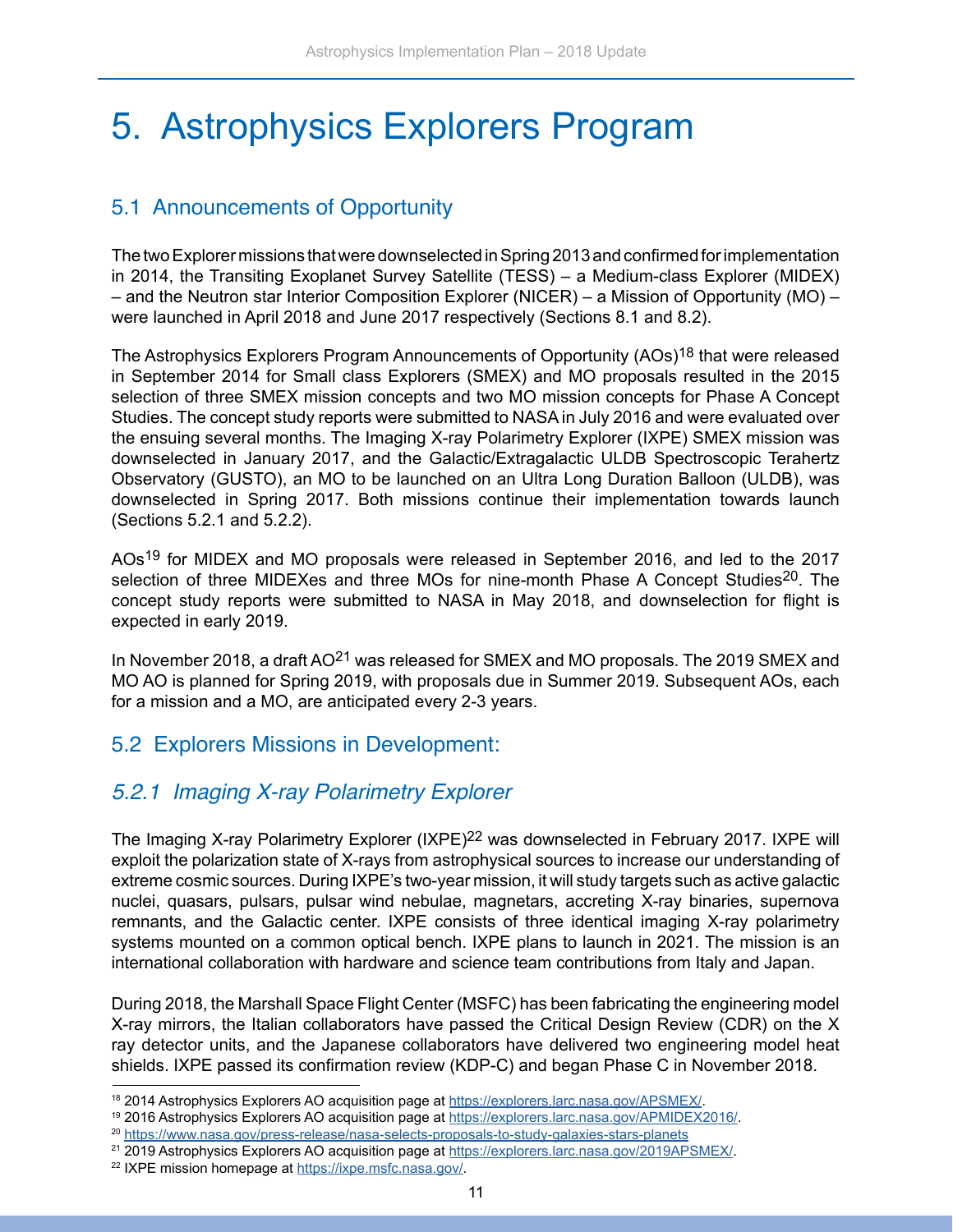#### <span id="page-13-0"></span>*5.2.2 Galactic/Extragalactic ULDB Spectroscopic Terahertz Observatory*

The Galactic/Extragalactic ULDB Spectroscopic Terahertz Observatory (GUSTO) is a balloonborne Explorers mission under development. The GUSTO payload is a 1-meter class telescope with terahertz heterodyne detectors that will perform large-scale surveys and spectral diagnostics of the interstellar medium in our Milky Way and the Large Magellanic Cloud to answer key questions about the life cycle of the interstellar medium and massive star formation. The observation will be performed during an Ultra-Long Duration Balloon (ULDB) super-pressure balloon flight from Antarctica of up to 100 days in duration with a scheduled launch in December 2021. During November 2018, GUSTO completed its mission-level Preliminary Design Review in preparation for a confirmation review (KDP-C) in early 2019.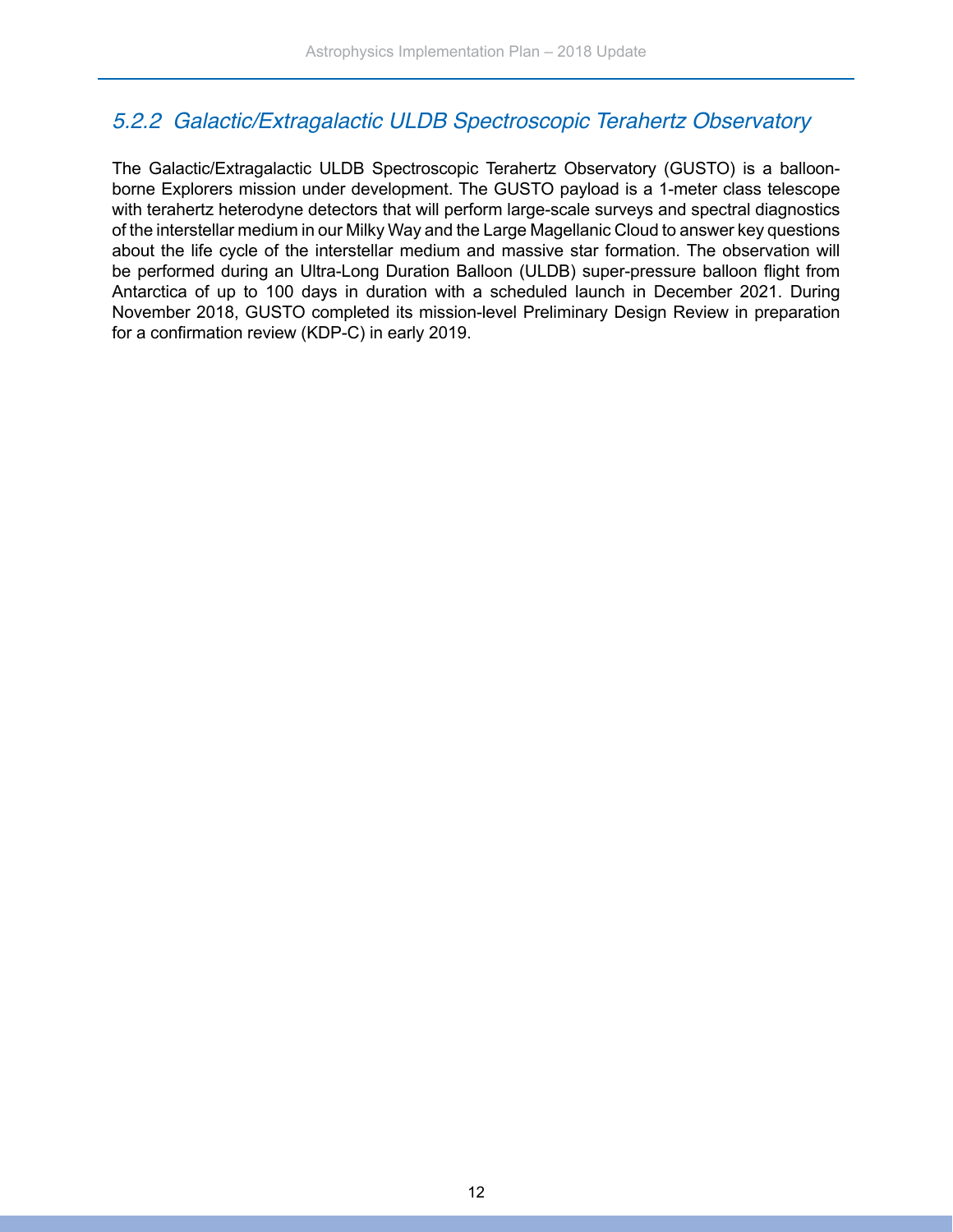### <span id="page-14-0"></span>6. Medium- and Small-Scale Decadal Survey Priorities

#### 6.1 New Worlds Technology Development

The 2010 Decadal Survey recommended that candidate starlight suppression techniques be developed to a level such that mission definition for a space-based planet imaging and spectroscopy mission could start late in the decade. NASA has been developing new technology to enable exoplanet imaging and spectroscopy missions through competitively selected individual investigator awards issued under the Astrophysics Research and Analysis (APRA) and Strategic Astrophysics Technology (SAT) programs. To date, more than 35 awards have been made for tasks that advance the technology readiness of external occulters (starshades), coronagraphs, and their associated supporting technologies. A directed technology development program was established in 2013 to mature the technology required for the WFIRST coronagraph instrument (CGI). The final technology development milestone was achieved in 2017; in 2018, CGI entered the preliminary design phase as a flight technology demonstration instrument. In 2016, NASA established the S5 ("starshade to TRL-5") starshade technology development activity with the goal of advancing starshade technology for consideration by the 2020 Decadal Survey. In 2018, approval was given for the S5 technology development activity to enter the implementation phase.

Initial studies of future exoplanet imaging and spectroscopy missions have concluded that new technologies will be required to enable the large, ultrastable telescopes required for such missions. In late 2017, NASA initiated a technology development program specifically designed to mature the integrated system architectures that will enable the next generation of large space telescopes. NASA solicited industry proposals to carry out one-year end-to-end system-level engineering design and modeling studies and associated testbed demonstrations of large (10 meter class or larger) segmented-aperture telescopes with integrated coronagraphs that will lead to the identification of priority technology investments and subsequent support to start developing and maturing these technologies. In early 2018, after an open call for proposals, two industry teams were selected. These teams are conducting 12-month system-level engineering studies for large mission concept studies that require precise, stable, segmented opto-mechanical systems to enable the large apertures required to achieve their scientific objectives. A follow-up, multi-year program of technology development is planned.

The 2010 Decadal Survey recommended that NASA and NSF should support an aggressive program of ground-based high-precision radial velocity surveys of nearby stars to identify potential candidates for a future space-based imaging and spectroscopy mission. NASA has partnered with NSF to provide capabilities for the community to conduct high precision radial velocity surveys using the 3.5-m WIYN telescope on Kitt Peak. NASA is developing the NEID23 extreme precision Doppler spectrometer (EPDS) to be installed as a facility-class instrument on the WIYN telescope; NEID is scheduled for commissioning in Fall 2019.

The 2010 Decadal Survey identified the need to quantify the characteristic levels of exozodiacal dust about potential exoplanet host stars. To address this need, NASA developed the Large

<sup>&</sup>lt;sup>23</sup> NEID stands for "NN-EXPLORE Exoplanet Investigations with Doppler spectroscopy;" the NEID team homepage is at<https://neid.psu.edu/>.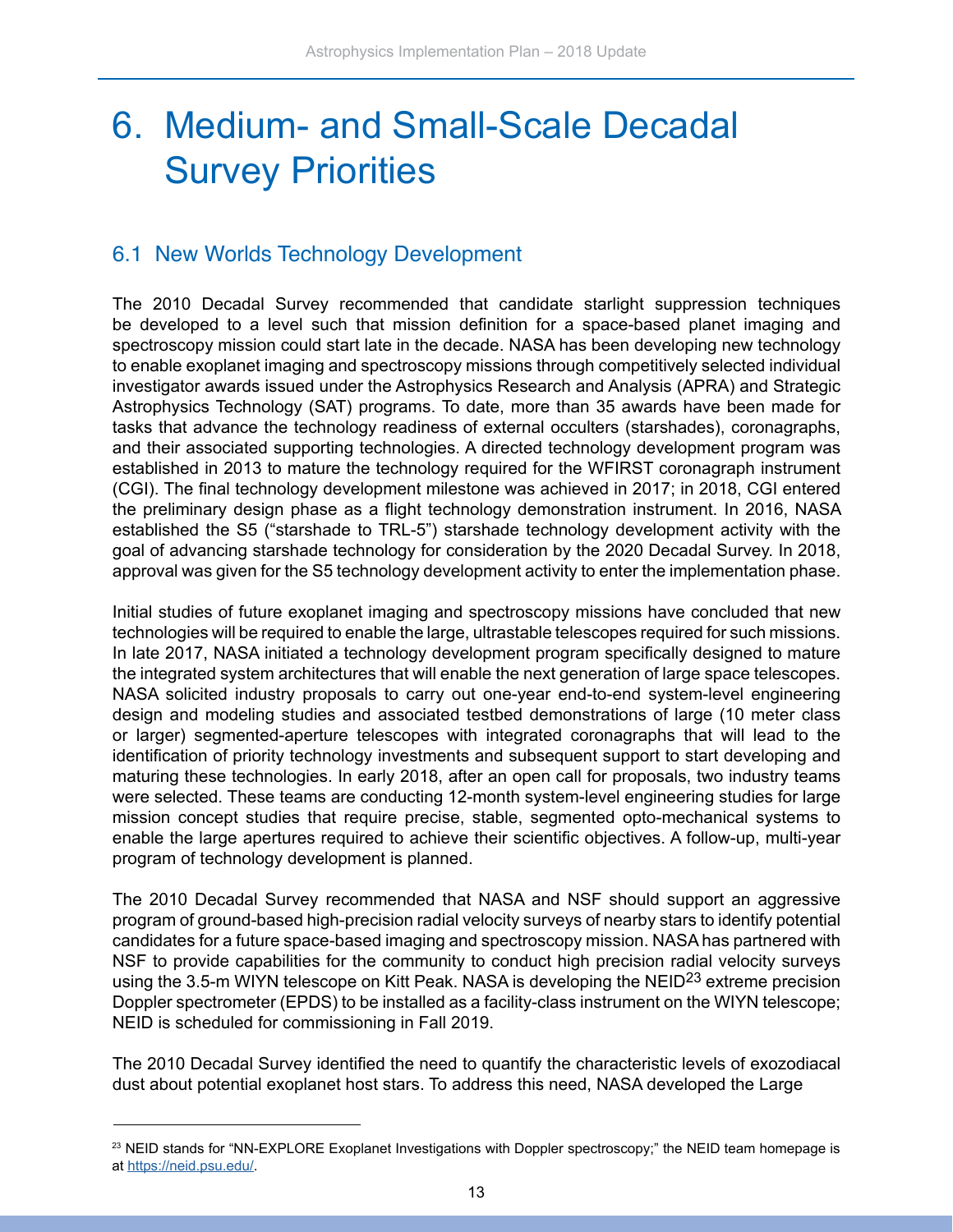<span id="page-15-0"></span>Binocular Telescope Interferometer (LBTI)24 and invested in the associated survey of exozodiacal dust levels around a set of nearby stars. In 2018, the survey completed after observations of 38 stars with data delivered to the public archive.

NASA is supporting precursor science activities necessary for a future exoplanet-imaging mission through the Exoplanet Research Program (XRP) and the Nexus for Exoplanet System Science (NExSS)25, a NASA research coordination network dedicated to the study of planetary habitability.

#### 6.2 Inflation Probe Technology Development

NASA continues to support two Cosmic Microwave Background (CMB) polarization balloon projects: SPIDER26 and PIPER27. SPIDER had its first science flight launch in January 2015, and PIPER had its first engineering flight in October 2017. SPIDER will be flown for its second science flight from McMurdo Station, Antarctica, in the campaign beginning December 2018, weather permitting; PIPER has four science flights planned for each of March and September 2019 and 2020. If successful, initial results are expected to be published within the next several years from these two independent teams.

NASA supports CMB polarization technology development, particularly those that exploit superconducting detectors, through the APRA and SAT programs. NASA is supporting novel approaches in detectors, polarized input coupling methods, multiplexing readouts, and millimeterwavelength coatings and filters. The state-of-the-art for the critical focal plane array technologies is for near photon-noise-limited detector arrays with thousands of elements, which have been fabricated for testing and use in CMB polarization balloon projects and ground-based projects as technology readiness demonstrators for a possible future Inflation Probe mission. In addition, data reduction and analysis techniques are also being developed and tested via these projects. NASA is also supporting technology development through the Explorers Program for a potential MO to provide detectors for the JAXA LiteBIRD mission.

#### 6.3 Research and Analysis

The Astrophysics Division continues to execute a balanced Research and Analysis (R&A) program. R&A support saw a 26 percent funding increase since the 2010 Decadal Survey (FY 2010–FY 2018) in response to Decadal Survey priorities and recommendations, resulting in selection rates of >20 percent across the entire R&A program. An additional projected 28 percent increase in R&A support planned over the next five years (FY 2019 President's Budget Request and FY 2020–FY 2023 notional planning) will further increase selection rates (Figure 5).

<sup>&</sup>lt;sup>24</sup> LBTI page of the NA[SA Exoplanet Scien](https://nexss.info/)ce Institute at <http://nexsci.caltech.edu/missions/LBTI/>.<br><sup>25</sup> NExSS homepage at [https://nexss.info/.](https://nexss.info/)

<sup>&</sup>lt;sup>26</sup> SPIDER used to be an acronym, but now is the project's formal name; the SPIDER team homepage is at <https://spider.princeton.edu/>.

<sup>&</sup>lt;sup>27</sup> PIPER stands for "Primordial Inflation Polarization Explorer;" the PIPER team homepage is at <https://asd.gsfc.nasa.gov/piper/>.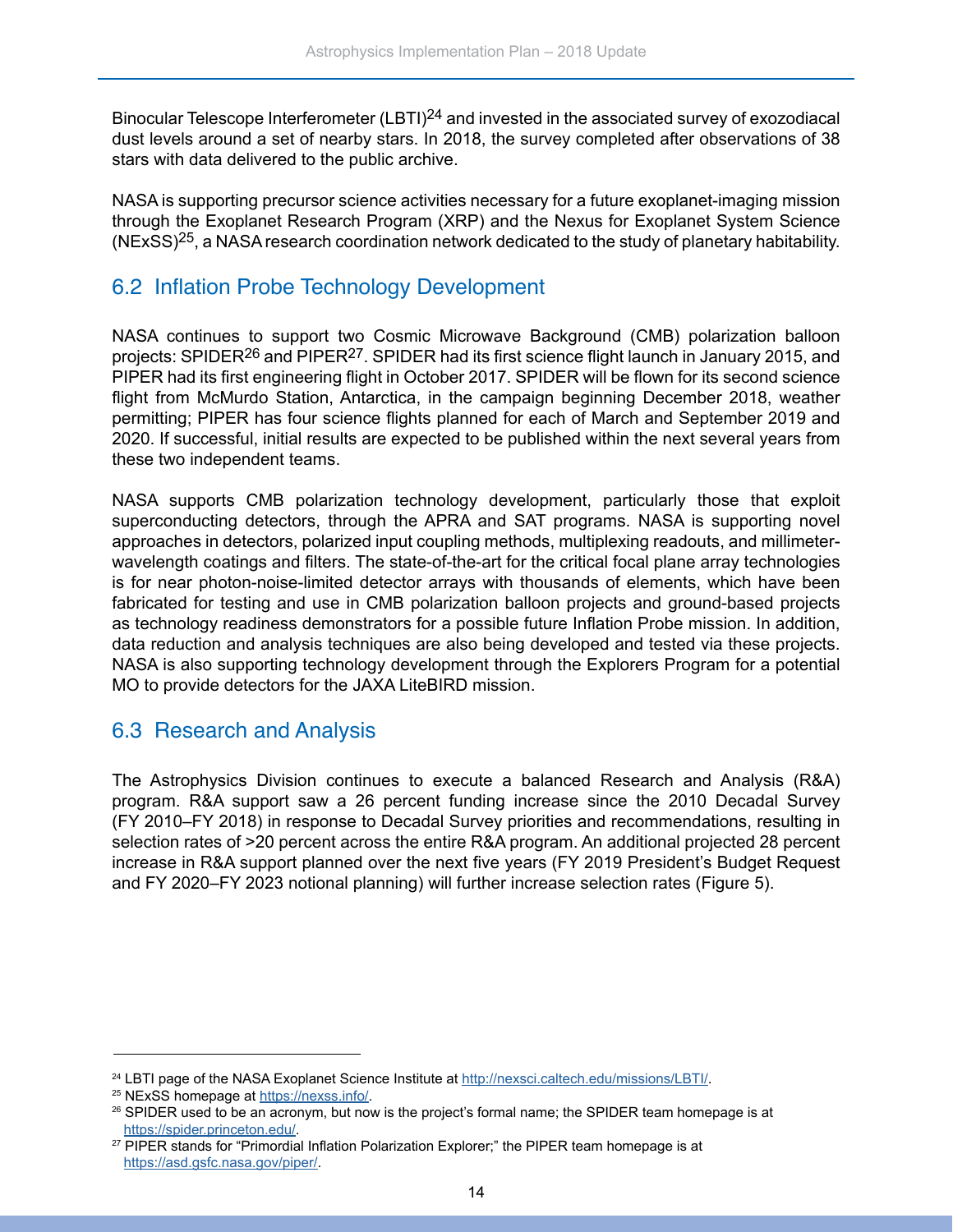

### <span id="page-16-0"></span>**Planned Growth in R&A Funding**

**Figure 5.** Realized and planned growth in the Research and Analysis (R&A) program budget since the 2010 Decadal Survey.

The 2010 Decadal Survey recommended establishing Theory and Computational Astrophysics Networks (TCAN). Following the completion of the first six TCANs, which were funded in partnership with NSF, three second-cycle networks were selected in 2018 for funding by NASA alone.

The Astrophysics Division is implementing a CubeSat initiative that adds \$5M to the R&A budget annually starting in FY 2019. Astrophysics CubeSats are solicited through the Astrophysics Research and Analysis (APRA) program element, and five Astrophysics CubeSats have been selected over the past four years. The first Astrophysics CubeSat selected through the R&A program (HaloSat28, to study the hot interstellar medium) was deployed from the International Space Station (ISS) in July 2018. The \$5M annual funding for CubeSats will allow a sustained selection averaging at least one new CubeSat per year over the coming years.

Astrophysics SmallSats, with an emphasis on those that can be launched on an EELV Secondary Payload Adapter (ESPA) ring, will be solicited as small Missions of Opportunity through future Astrophysics Explorers AOs. In order to prepare the community for this flight opportunity, first being offered in 2019, NASA solicited proposals for Astrophysics SmallSat mission concept studies in 2018. Nine mission concept proposals were selected<sup>29</sup> in Summer 2018 for funding.

#### 6.4 Technology Development

The Astrophysics Division has executed an aggressive technology development program during this decade. The technology development investments have been both strategic and tactical in nature with several distinct elements.

<sup>28</sup> HaloSat team homepage at <http://halosat.physics.uiowa.edu/.>

<sup>29</sup> Announcement of Astrophysics SmallSat mission concept studies at <https://www.nasa.gov/feature/nasa-astrophysics-eyes-big-science-with-small-satellites>.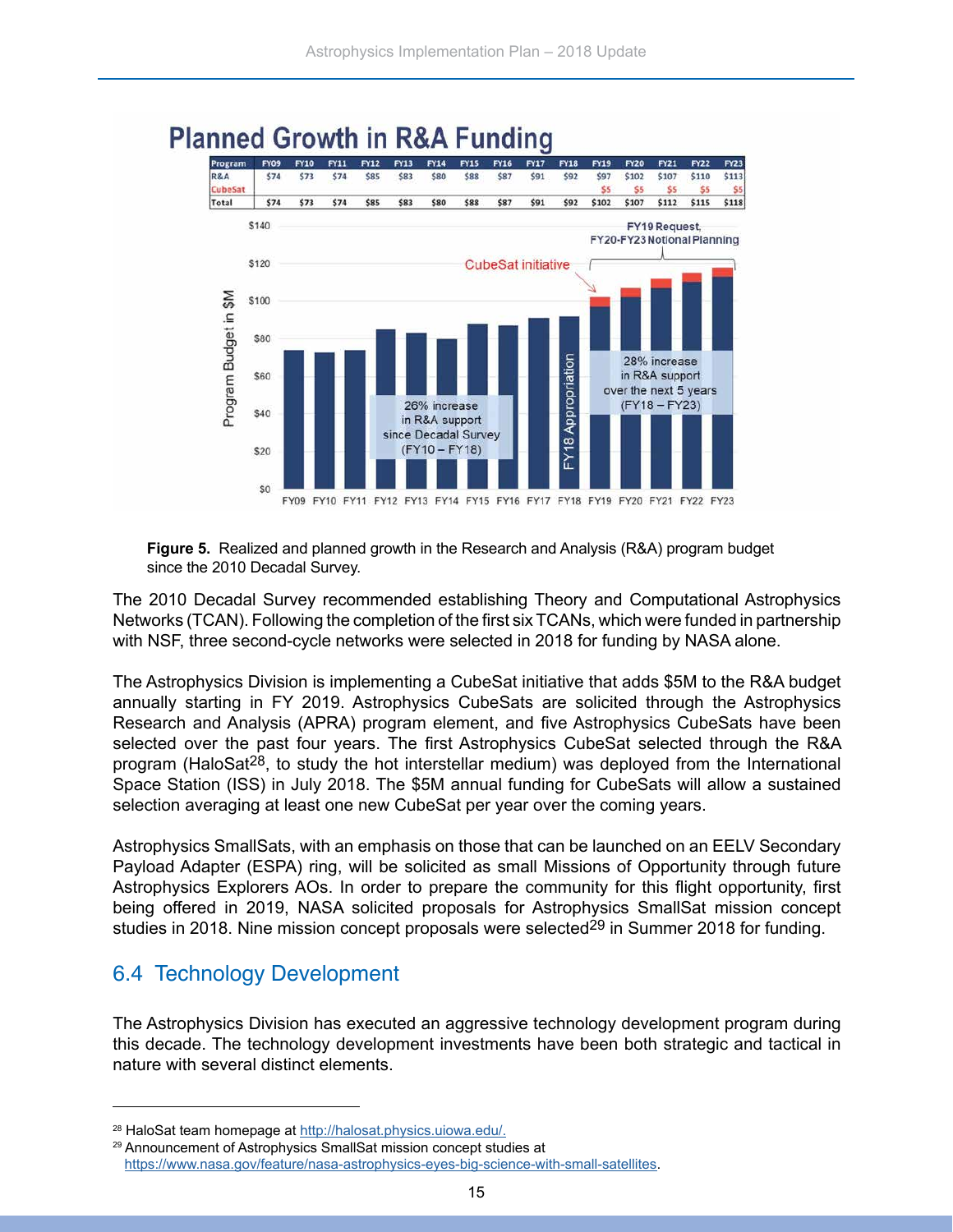The core of the astrophysics technology development program is the Astrophysics Research and Analysis (APRA) program element, which supports basic research and technology initiation with development up to TRL 3 in the lab and TRL 9 for suborbital missions. Mid-TRL technology development is supported in the Strategic Astrophysics Technology (SAT) program element. At the beginning of the 2010s decade, SAT was focused at the technologies required to realize those missions identified in the 2010 Decadal Survey. Once we identified the four mission concepts that would be studied for the 2020 Decadal Survey, enabling technologies for those missions were also prioritized. Focused technology development is critical for realizing our strategic missions, such as WFIRST. The enabling technologies for WFIRST, the next generation detectors for the Wide Field Instrument and the multiple technologies for the Coronagraph Technology Demonstration Instrument, have been invested in since FY 2014.

Figure 6 shows the technology investments that NASA Astrophysics have made during the decade; more than \$600M has been invested in technology development by NASA Astrophysics during FY 2013—FY 2019. The 2010 Decadal Survey prioritized technology development in several areas, including direct imaging of exoplanets (Section 6.1), detection of cosmic microwave background polarization (Section 6.2), and others.



**Figure 6.** Investments in astrophysics technology development from FY 2013—FY 2019.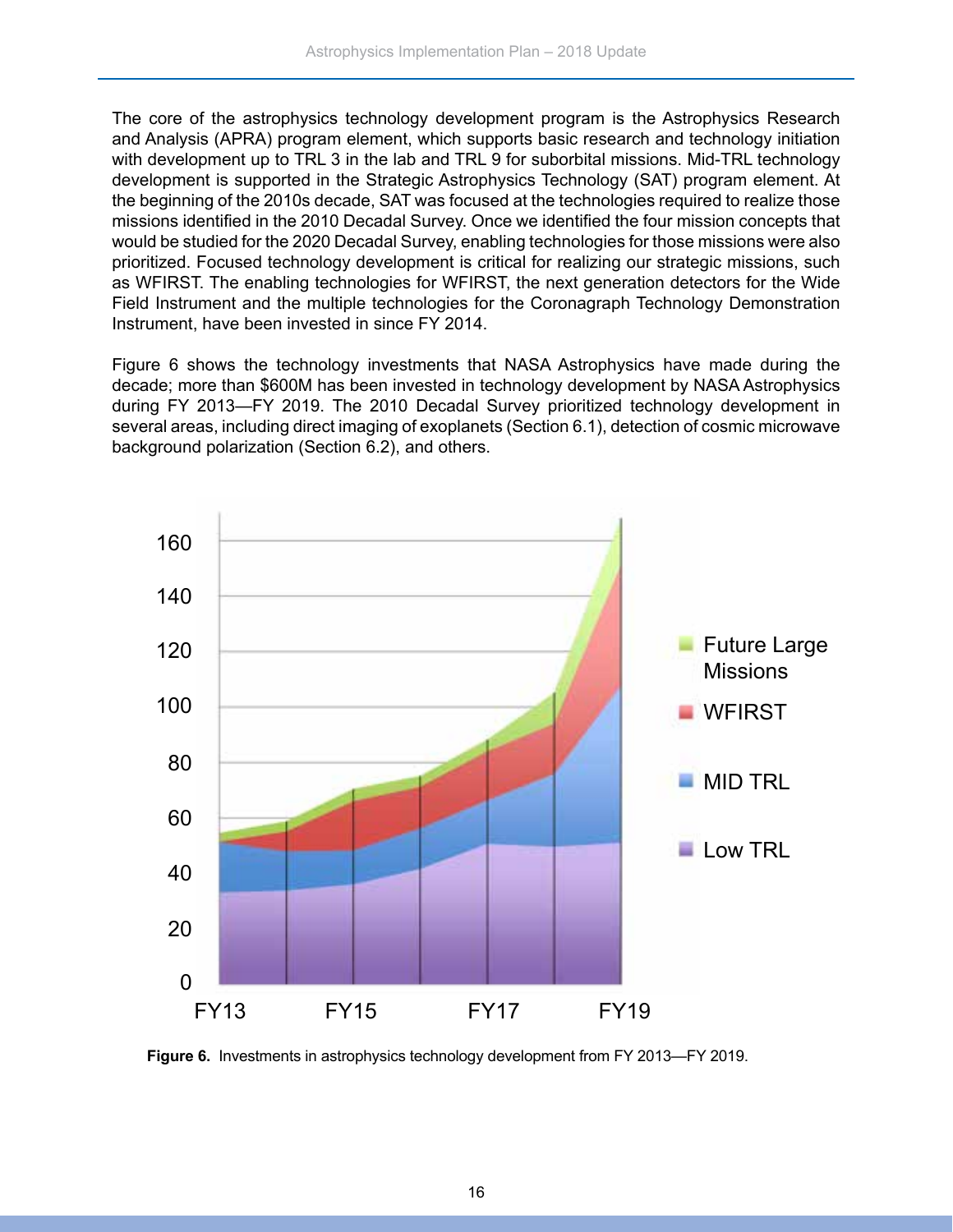#### <span id="page-18-0"></span>6.5 Scientific Balloon Program

The NASA Balloon Program<sup>30</sup> continues to increase the capabilities available to the scientific community for PI-led suborbital missions. Annual campaigns of conventional (1 day or less) balloon flights are offered from Palestine TX and Ft. Sumner NM. The annual NASA longduration balloon (LDB) campaign from McMurdo Station, Antarctica, with logistical support from NSF, provides up to three balloon launches with multi-circumnavigation orbits of the South Pole yielding up to 55 days aloft in a single flight. Advances have been made toward qualifying a super-pressure balloon (SPB), with the capability to maintain altitude through repeated diurnal cycles while supporting a payload of up to 1 ton at an altitude of up to 33.5 km (20.8 miles). This capability in turn allows for extended balloon-born astronomical observation at mid-latitudes through repeated day-night cycles. To this end, the Balloon Program has established a launch capability in Wanaka, New Zealand, which allows southern-hemispheric launches of superpressure balloons with payload recovery in South America. Two payloads have been launched from Wanaka during the SPB qualification program on a shared risk basis. NASA also offers multi-day conventional balloon flights from Sweden to Canada.

Payloads for NASA's scientific balloon program, as well as NASA's sounding rocket payload, are supported through the APRA research program element, which has annual solicitations.

<sup>30</sup> Scientific balloon project homepage at [https://sites.wff.nasa.gov/code820/.](https://sites.wff.nasa.gov/code820/)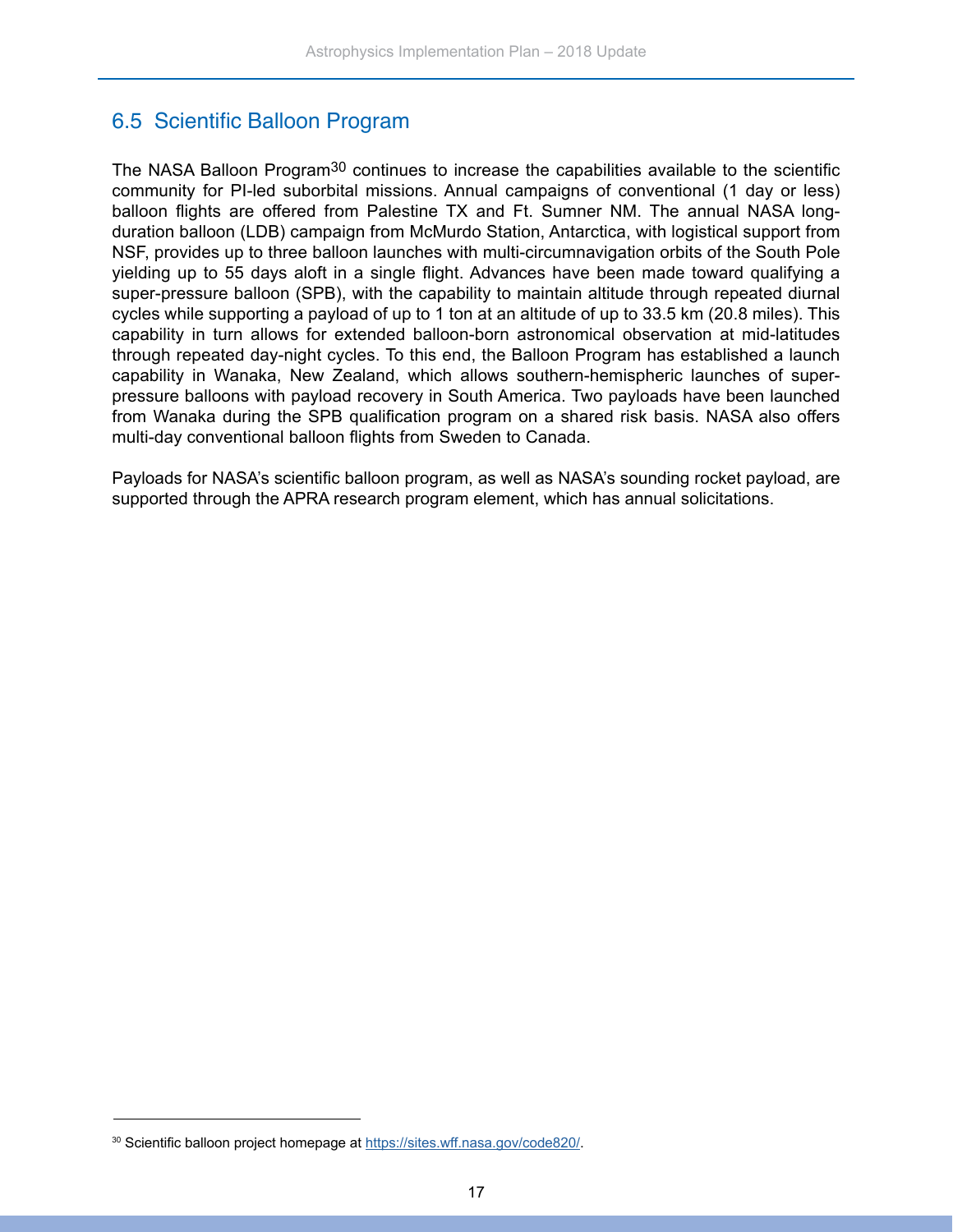## <span id="page-19-0"></span>7. Other Astrophysics Missions

#### 7.1 Stratospheric Observatory for Infrared Astronomy

The Stratospheric Observatory for Infrared Astronomy (SOFIA) $31$ , the world's largest airborne observatory, is a partnership with Deutsches Zentrum für Luft- und Raumfahrt (DLR), the German space agency. The last 2 years have seen many changes for SOFIA. The HAWC+ instrument with polarization capabilities completed commissioning in 2017 and was made available for community use in Cycle 6 (2018–2019). The GREAT instrument was upgraded with new capabilities in 2018 to provide four new channels for observations in the far infrared, and these are available for community use in Cycle 7 (2019–2020). The HIRMES instrument passed CDR in 2017 and will begin commissioning its mid-infrared high spectral resolution capabilities in 2020. In early 2018, SOFIA retired two of its instruments (HIPO and FLITECAM). In November 2018, NASA selected proposals for instrument concept studies for major instrument upgrades. In 2017-2018, toward the end of Cycle 5, SOFIA had a longer-than-planned maintenance period that delayed the start of Cycle 6 observations to late Spring 2018 and the start of Cycle 7 observations to Spring 2019.

SOFIA's 5-year prime mission will be completed at the end of FY 2019. At the end of a prime mission, NASA assesses the science performance, management, and proposed future science program of its missions in order to decide on an extension of the program. This process is usually conducted through a Senior Review. However, the 2018 Consolidated Appropriations Act forbade NASA from placing SOFIA in the 2019 Senior Review. NASA will therefore conduct two alternative reviews of SOFIA to establish a productive and efficient extended mission:

- A review of SOFIA's operational paradigm to assure that SOFIA is optimally efficient and effective in planning and executing the science program; and
- A review of SOFIA's science progress and science prospects to assure that SOFIA is and will remain scientifically productive and relevant.

The results of these reviews will provide input into NASA's planning for SOFIA for FY 2020 and beyond. The reviews will not consider closeout or cancellation of SOFIA. The first review began in Fall 2018, and the second review will be conducted in early 2019.

#### 7.2 Euclid

Euclid<sup>32</sup> is an ESA mission to study the geometry and nature of the dark universe, slated for launch in 2022. NASA is providing 16 state-of-the-art infrared detector systems plus four spare units for the Near Infrared Spectrometer and Photometer (NISP) instrument on Euclid. NASA also approved the Infrared Processing and Analysis Center (IPAC) to implement a Euclid NASA Science Center at IPAC (ENSCI)<sup>33</sup> to enhance the science return from the mission and to make Euclid data easily available to the entire U.S. science community. NASA selected three U.S. science teams to participate in the Euclid collaboration, and there are currently almost 100 U.S. scientists within the Euclid consortium.

Delivery of 20 fight-qualified detector units to ESA began in 2017. However, the original Sensor Chip Electronics (SCE) developed thermomechanical problems, so it required a redesign. The redesign is complete, and production of 20 new SCEs has started. They will be delivered to ESA

<sup>31</sup> SOFIA mission homepage at <https://www.sofia.usra.edu/>.

<sup>32</sup> NASA Euclid mission homepage at <https://euclid.jpl.nasa.gov/>.

<sup>33</sup> ENSCI homepage at<https://www.euclid.caltech.edu/>.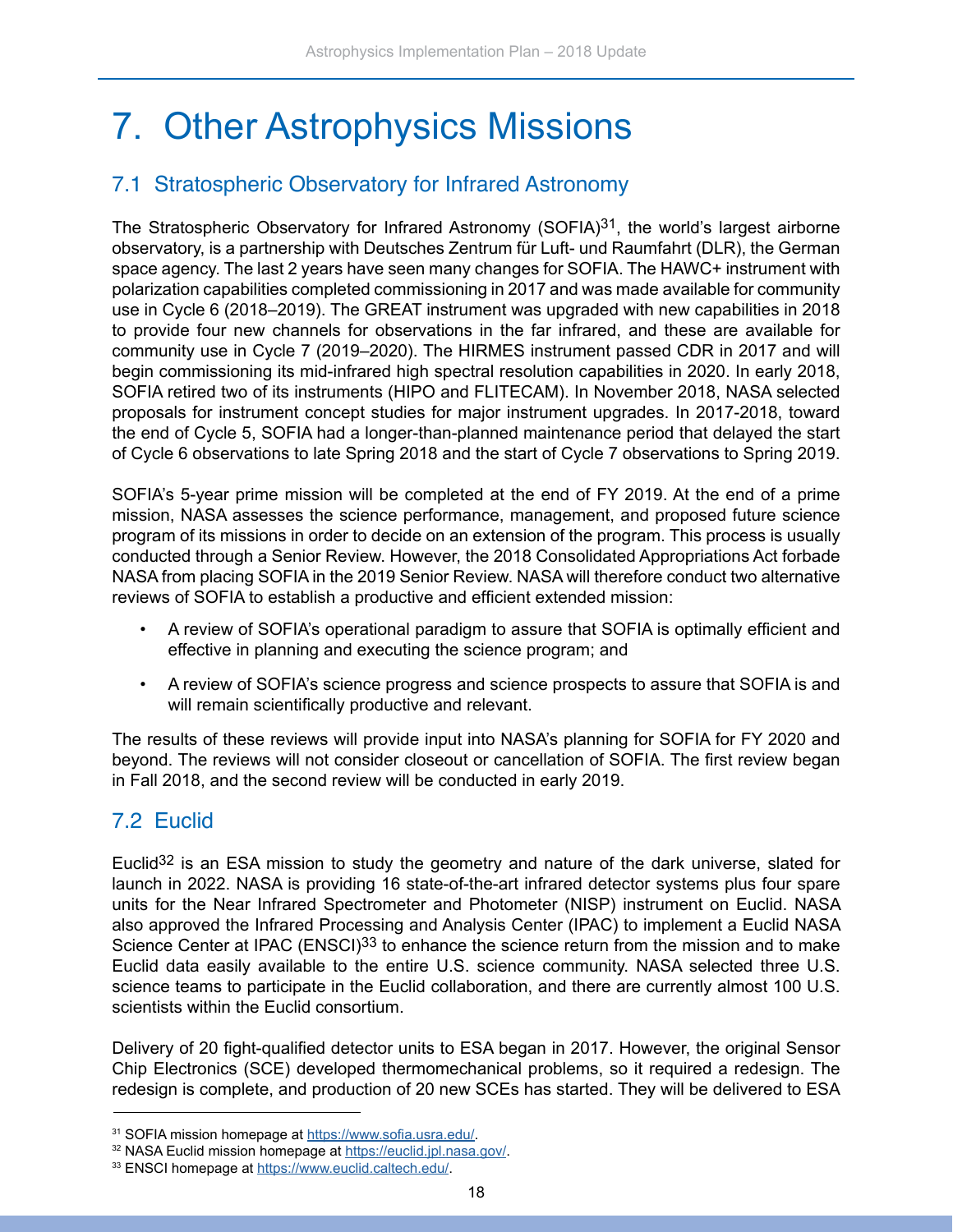<span id="page-20-0"></span>by the end of 2019. ENSCI continues to develop the U.S. science portal and provide portions of the Euclid ground station.

#### 7.3 X-ray Imaging and Spectroscopy Mission

NASA initiated the X-ray Astronomy Recovery Mission (XARM) as a project, beginning formulation in October 2017, to recover the science lost when the Hitomi mission failed in March 2016. Following a confirmation review (KDP-C), XARM entered Phase C of its lifecycle in January 2018. The Japanese Aerospace and Exploration Agency (JAXA) approved XARM as a project in July 2018, following a project initiation review in which the mission was renamed X Ray Imaging and Spectroscopy Mission (XRISM)<sup>34</sup>, a name also adopted by NASA.

XRISM will fly rebuilds of two of the original four Hitomi instruments, with a planned launch date of 2022. The soft X-ray microcalorimeter, called Resolve, is being rebuilt at GSFC where hardware activities are proceeding on schedule for an October 2019 delivery to JAXA. JAXA in partnership with ESA is rebuilding the wide field imaging instrument, called XTend, using mirrors contributed by NASA. The Canadian Space Agency (CSA) has joined XRISM as part of the U.S.-based team, contributing filter calibration activities at the Canada Light Source facility.

U.S.-based participating scientists were selected in February 2018 following an open call for proposals and peer review. These scientists are full members of the XRISM science team who, with their Japanese and European counterparts, are helping to establish the science priorities for the mission.

<sup>34</sup> NASA XRISM mission homepage at [https://heasarc.gsfc.nasa.gov/docs/xrism/.](https://heasarc.gsfc.nasa.gov/docs/xrism/)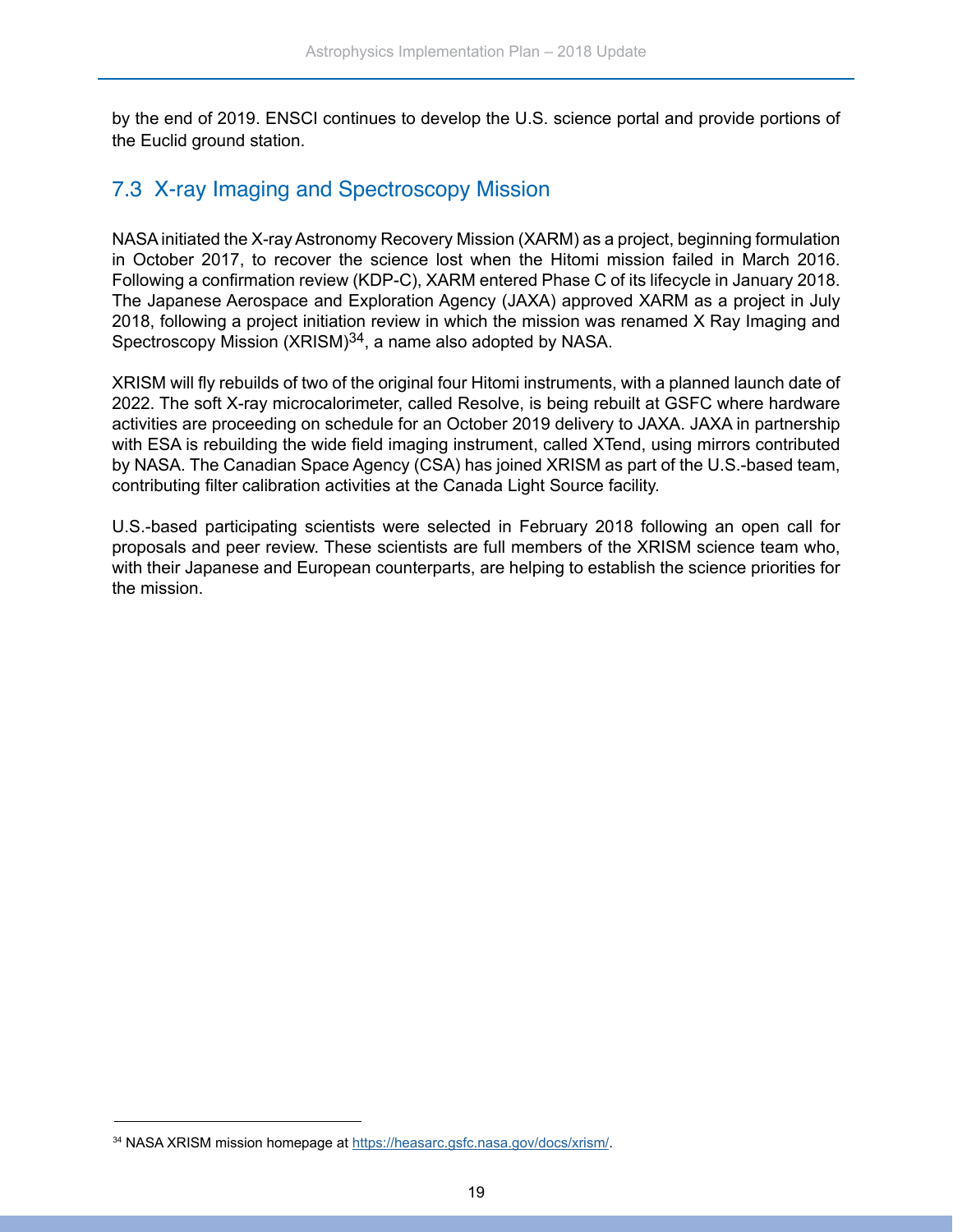### <span id="page-21-0"></span>8. Recently Launched and Operating Missions

#### 8.1 Neutron Star Interior Composition Explorer

The Neutron star Interior Composition Explorer (NICER)<sup>35</sup> was launched successfully on June 3, 2017, and installed robotically on the ISS. After 2 months of in-flight verification and calibration, NICER started observations of neutron stars and X-ray transients. NICER's 18-month prime operations ends in December 2018.

In June 2018, NICER successfully passed a Mission Progress Review, where it was established that the mission had successfully completed its Baseline Science and Technical Requirements. NASA granted NICER a "bridge" extension from January to September 2019 and invited the Project to participate in the 2019 Senior Review.

A NICER Guest Observers (GO) program has been established during the "bridge" phase. Additional GO cycles are planned if the NICER mission is extended following the 2019 Senior Review.

#### 8.2 Transiting Exoplanet Survey Satellite

The Transiting Exoplanet Survey Satellite (TESS)<sup>36</sup> will spend 2 years discovering transiting exoplanets and other time-variable phenomena by an all-sky survey. TESS was launched on April 18, 2018, was injected subsequently into the planned high-Earth orbit, and began science operations in July 2018. TESS will monitor more than 200,000 stars for temporary drops in brightness caused by planetary transits. This first-ever spaceborne all-sky transit survey will identify planets of all sizes. The TESS prime mission entails 2 years of on-orbit operations, with an additional year of ground-based astronomical follow-up observations.

In addition to the planned all-sky exoplanet survey, TESS will deliver full-frame images at a 30-minute cadence of the observational sectors that cover the sky. The TESS data will be made public in the Mikulski Archive for Space Telescopes (MAST) as soon as it is processed<sup>37</sup>. A TESS GO program has been established to enable investigators to realize the science value of the fullframe images.

TESS will participate in the 2019 Senior Review.

<sup>35</sup> NICER mission homepage at [https://heasarc.gsfc.nasa.gov/docs/nicer/.](https://heasarc.gsfc.nasa.gov/docs/nicer/)

<sup>36</sup> TESS mission homepage at<https://tess.gsfc.nasa.gov/>; TESS science team homepage at [https://tess.mit.edu/.](https://tess.mit.edu/)

<sup>37</sup> TESS data archive homepage at <https://archive.stsci.edu/tess/>.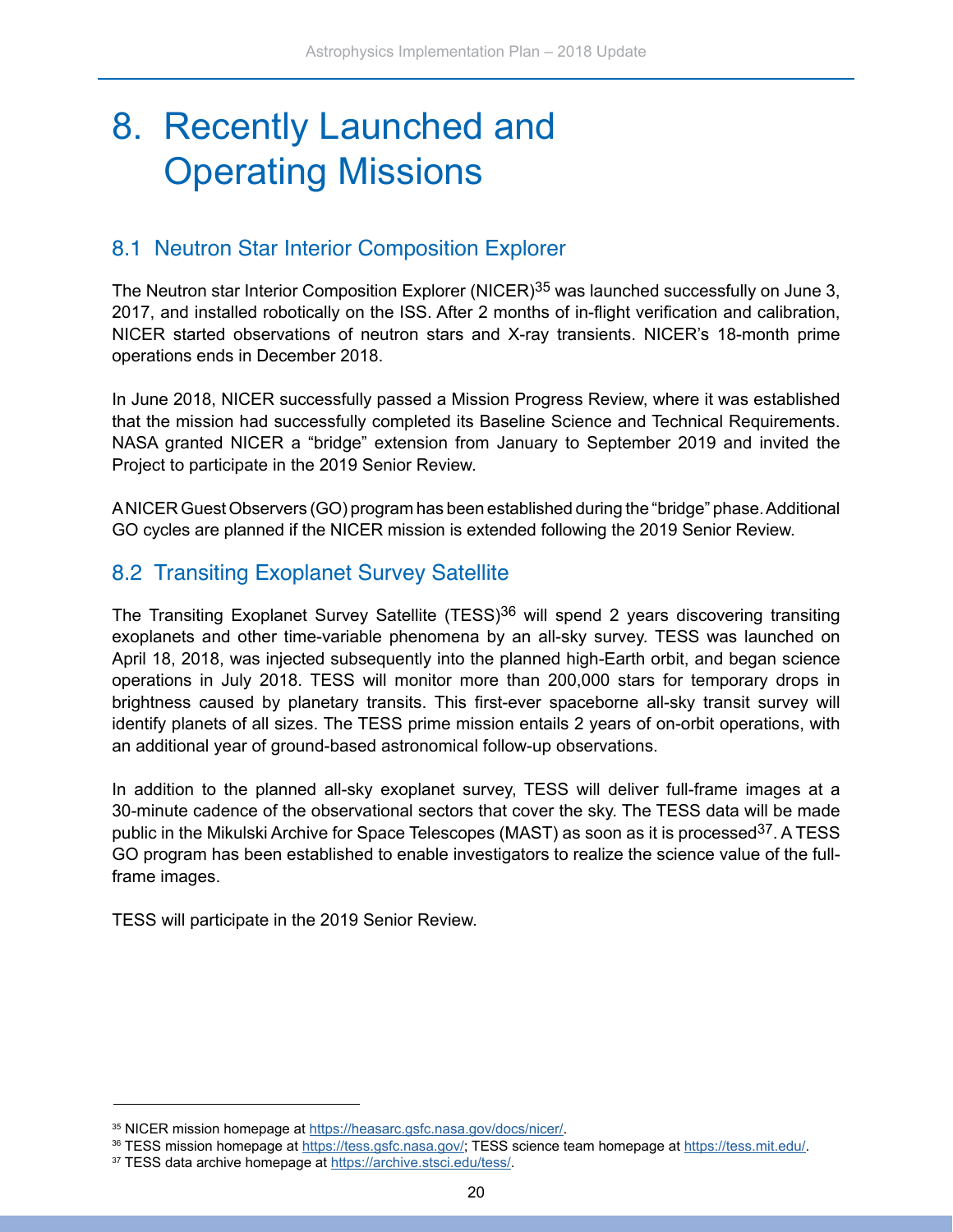<span id="page-22-0"></span>

**Figure 7.** The Transiting Exoplanet Survey Satellite (TESS) captured this strip of stars and galaxies in the southern sky during one 30-minute period on Tuesday, Aug. 7, 2018. Created by combining the view from all four of its cameras, this is TESS' "first light," from the first observing sector that will be used for identifying planets around other stars. Notable features in this swath of the southern sky include the Large and Small Magellanic Clouds and a globular cluster called NGC 104, also known as 47 Tucanae. The brightest stars in the image, Beta Gruis and R Doradus, saturated an entire column of camera detector pixels on the satellite's second and fourth cameras.

#### 8.3 Cosmic Ray Energetics and Mass Experiment

The Cosmic Ray Energetics and Mass experiment<sup>38</sup> on the ISS (ISS-CREAM) was launched to the ISS on August 14, 2017, and installed on the Japanese Experiment Module-Exposed Facility (JEM-EF) shortly thereafter. ISS-CREAM will measure the origin, acceleration, and propagation of cosmic rays in the Galaxy. ISS-CREAM on-orbit science operation was planned for a 1-year prime mission with a possible extension of 2 more years. NASA conducted a continuation review of ISS-CREAM in September 2018.

<sup>38</sup> ISS-CREAM experiment homepage at [http://cosmicray.umd.edu/iss-cream/.](http://cosmicray.umd.edu/iss-cream/)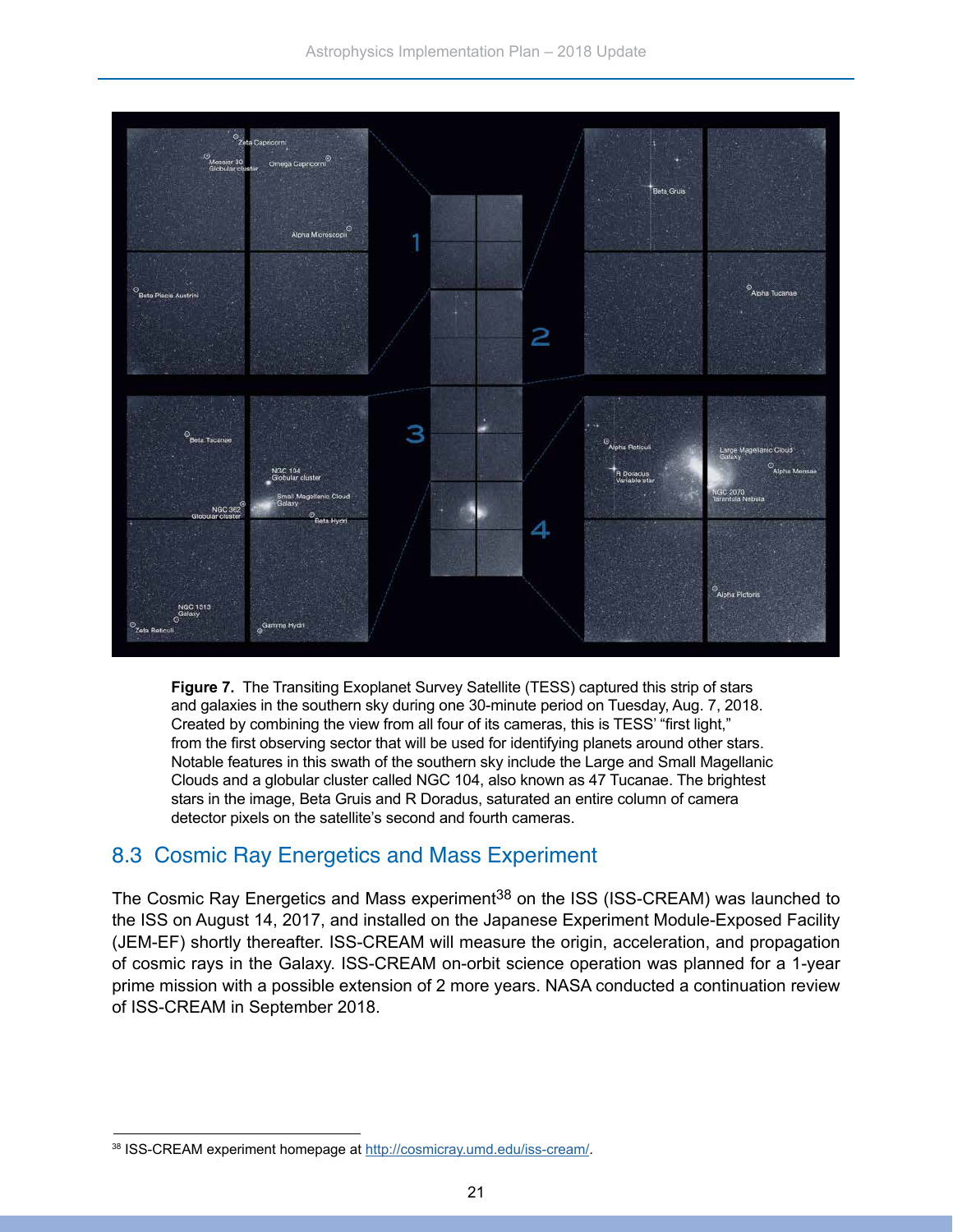#### <span id="page-23-0"></span>8.4 2019 Senior Review

The next Senior Review of Operating Astrophysics Missions<sup>39</sup> will be in Spring 2019 with eight participating. The missions participating in the 2019 Senior Review are (in alphabetical order):

- Chandra X-ray Observatory,
- Fermi Gamma-ray Space Telescope,
- Gehrels Swift Gamma-ray Burst Explorer,
- Hubble Space Telescope,
- Neutron star Interior Composition Explorer (NICER),
- Nuclear Spectroscopic Telescope Array (NuSTAR),
- Transiting Exoplanet Survey Satellite (TESS), and
- X-ray Multi-Mirror Mission (XMM)-Newton (an ESA mission with U.S. participation).

The 2019 Senior Review will adopt a hybrid structure, in which three review panels will report to a Senior Review Subcommittee. The three review panels will examine Hubble, Chandra, and the other missions. The panels will evaluate the mission(s) based on their scientific merit, their relevance and responsiveness to NASA's strategic goals in astrophysics and science, and their expected technical capability and cost reasonableness over the next three years. The Senior Review Subcommittee has been established as a subcommittee of the Astrophysics Advisory Committee (Section 2). The Senior Review Subcommittee's principal role is to merge the findings from the three subpanels and to rank the missions; it will then submit its report to the Astrophysics Advisory Committee. After public deliberation of the Senior Review Report, the Astrophysics Advisory Committee will deliver a final report to NASA. The entire process is planned to be complete by May 2019.

#### 8.5 Kepler Space Telescope

During its K2 mission extension, the Kepler Space Telescope used thrusters to make up for the lack of a third reaction wheel. On October 30, 2018, NASA announced that Kepler had run out of fuel, marking the end of mission operations<sup>40</sup>. The legacy of the Kepler mission is clear: there are more planets than stars, and rocky planets in the habitable zone are common. The data from Kepler, both the prime mission and the K2 mission, are available to the science community in the Mikulski Archive for Space Telescopes (MAST)41.

<sup>39 2019</sup> Senior Review homepage at [https://science.nasa.gov/astrophysics/2019-senior-review-operating-missions/.](https://science.nasa.gov/astrophysics/2019-senior-review-operating-missions/) 40 Announcement of Kepler end-of-mission at

<https://www.nasa.gov/press-release/nasa-retires-kepler-space-telescope-passes-planet-hunting-torch>.

<sup>41</sup> Kepler archived data homepage at [https://archive.stsci.edu/kepler/.](https://archive.stsci.edu/kepler/)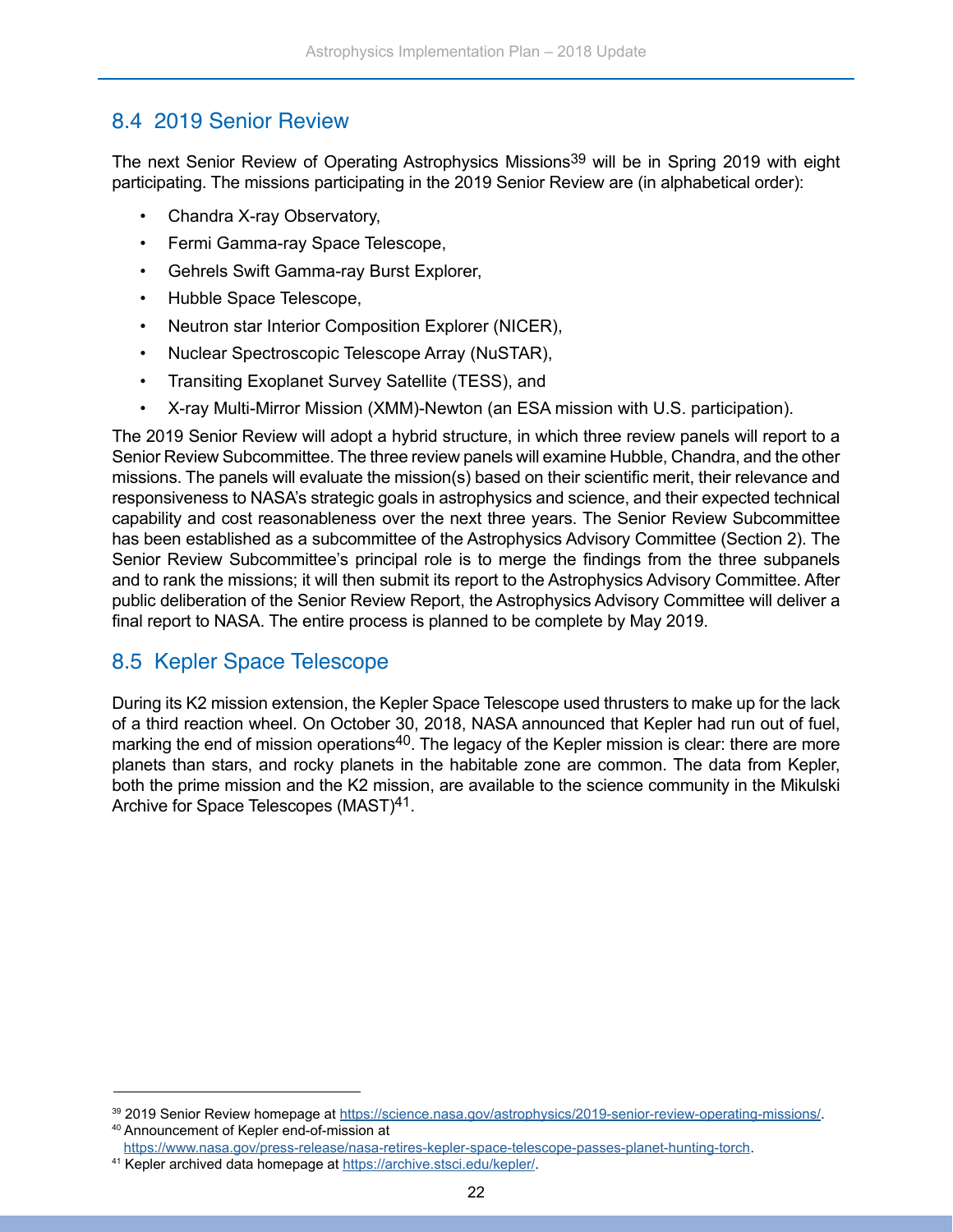### <span id="page-24-0"></span>9. Planning for the 2020 Astrophysics Decadal Survey

#### 9.1 Overview of Decadal Survey Planning

NASA-sponsored studies of Large and Medium ("Probes") sized mission concepts are progressing toward submission of the final reports to NASA by June 2019 and January 2019, respectively. Relevant documents, as well as links to relevant websites, are posted on NASA's 2020 Decadal Survey Planning homepage42.

In early 2018, NASA tasked the Committee on Astronomy and Astrophysics (CAA) to review NASA's plans and preparations for the 2020 Decadal Survey and provide comments and suggestions for improvement. In their 2018 report<sup>43</sup>, the CAA concurred with NASA's process and listed seven findings for NASA and the Mission Concept Teams to consider.

NASA, NSF, and DOE (the Agencies) have established tasks (NASA) or grants (NSF, DOE) with the National Academies for the conduct of the 2020 Decadal Survey. The Agencies and the National Academies have finalized the Statement of Task (SOT) that the Decadal Survey Committee will follow44. The 2020 Decadal Survey is being initiated in late 2018, will be presented to the community during a Town Hall at the Winter 2019 AAS meeting, and will take approximately 2 years to complete.

The SOT requires the National Academies to convene an ad hoc survey committee and supporting study panels to carry out a decadal survey in astronomy and astrophysics. The committee, with inputs from study panels covering the breadth of astronomy and astrophysics, will carry out five tasks (this text is an abridged version of the text in the SOT):

- Provide an overview of the current state of astronomy and astrophysics science.
- Identify the most compelling science challenges and frontiers in astronomy and astrophysics.
- Develop a comprehensive research strategy to advance the frontiers of astronomy and astrophysics that will include identifying, recommending, and ranking the highest priority research activities. The strategy should be balanced, by considering large, medium, and small activities for both ground and space.
- Utilize and recommend decision rules that can accommodate deviations in the projected budget or changes precipitated by new discoveries.
- Assess the state of the profession. Identify areas of concern and importance to the community. Where possible, provide specific, actionable and practical recommendations to the agencies and community to address these areas.

<sup>42</sup> NASA's 2020 Decadal Survey Planning homepage at [https://science.nasa.gov/astrophysics/2020-decadal-survey-planning/.](https://science.nasa.gov/astrophysics/2020-decadal-survey-planning/)

<sup>43</sup> *Report Series: Committee on Astronomy and Astrophysics: Mission Concept Studies* (National Academies, 2019), <https://www.nap.edu/catalog/25212/>.

<sup>44</sup> National Academies 2020 Decadal Survey homepage, including the full Statement of Task, at [http://nas.edu/Astro2020.](http://nas.edu/Astro2020)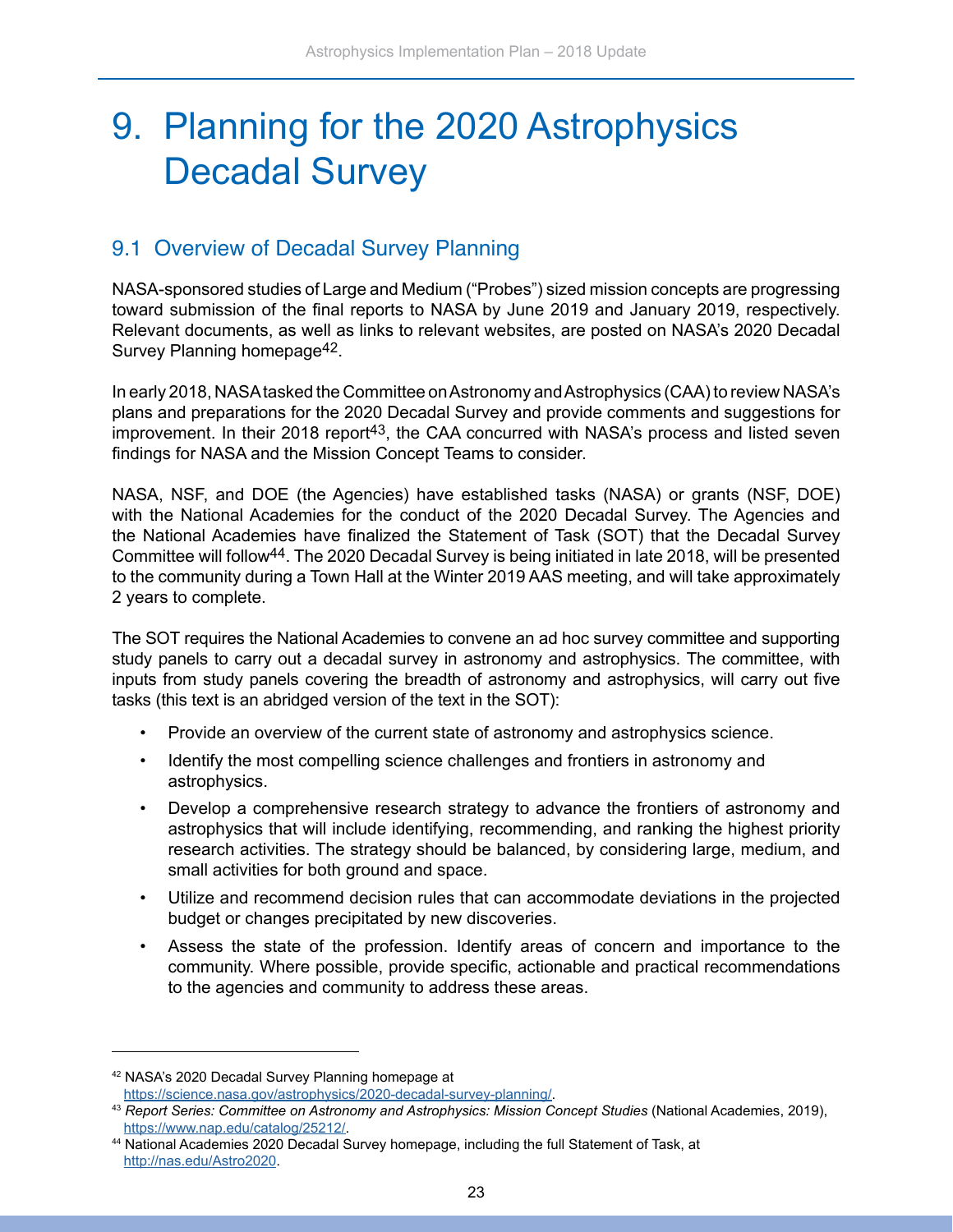#### <span id="page-25-0"></span>9.2 Large Strategic Mission Concept Studies

In 2016, NASA established Science and Technology Definition Teams (STDTs) to study four large strategic mission concepts. The STDTs of the four large strategic mission concept studies continue their work towards a delivery of the final report to NASA by June 2019. Two of the four Large Strategic Mission Concepts were renamed to reflect the breadth of their science: The Far Infrared Surveyor was renamed the Origins Space Telescope (OST)45, and the X-ray Surveyor was renamed the Lynx X-ray Observatory<sup>46</sup>. The Large Ultraviolet/Optical/Infrared Surveyor  $(LUVOIR)^{47}$  and the Habitable Exoplanet Imaging Mission (HabEx)<sup>48</sup> kept their original names.

As directed in the *Management Plan for Large Mission Concept Studies* (available at NASA's 2020 Decadal Survey Planning homepage), the four STDTs submitted an Interim Report in March 2018 to NASA. The Interim Reports were evaluated by an independent team of scientists and technologists with experience in the processes and procedures of mission concept studies and decadal surveys. The Interim Reports are publicly available through links at NASA's 2020 Decadal Survey Planning homepage.

In June 2018, NASA tasked the four STDTs to study alternative architectures to their primary design, in the spirit of offering options to the Decadal Survey Committee for different versions of the Large Mission Concepts. NASA desires an ambitious Decadal Survey process. The goal of these mission concept studies, including both architectures for each mission concept, is to provide the Decadal Survey with a range of possibilities to inform their recommendations of a compelling astrophysics program for the next decade. The STDTs will include both architectures in their final reports.

The four STDTs are working closely with engineering teams at the NASA Centers assigned to each study. The Center design labs have developed high-level mission concept design products and conducted independent cost estimates through their cost assessment offices. NASA assembled a Large Mission Concept Independent Assessment Team (LCIT) to conduct a technical, risk, and cost assessment of the four mission concept studies. The LCIT will use the four Large Mission Concept Draft Final Reports, the high-level design products, and the Center cost estimates. The LCIT includes experienced technical and cost reviewers with expertise in large space missions and in science, instrumentation, and technology. The *Terms of Reference* of the LCIT is available at NASA's 2020 Decadal Survey Planning homepage.

#### 9.3 Astrophysics Probes Studies

The ten PI-led Probe mission concept studies are completing their work and each will submit a final report to NASA by December 2018.

NASA has requested GSFC's and JPL's costing offices to perform independent cost assessments of the Probe concept studies. In order to provide an independent, non-advocate assessment of the Probe studies, NASA is assembling an independent Probes Concept Assessment Team (PCAT). The PCAT will review the Probe studies, including the cost assessments provided by the costing offices. The PCAT includes experienced technical and cost reviewers with expertise in science, instrumentation, and technology. The *Terms of Reference* of the PCAT is available at NASA's 2020 Decadal Survey Planning homepage.

<sup>45</sup> Origins Space Telescope study homepage at <https://asd.gsfc.nasa.gov/firs/>.

<sup>46</sup> Lynx X-ray Observatory study homepage at<https://wwwastro.msfc.nasa.gov/lynx/>.

<sup>47</sup> Large UV/Optical/IR Surveyor study homepage at [https://asd.gsfc.nasa.gov/luvoir/.](https://asd.gsfc.nasa.gov/luvoir/)

<sup>48</sup> Habitable Exoplanet Imaging Mission study homepage at <https://www.jpl.nasa.gov/habex/>.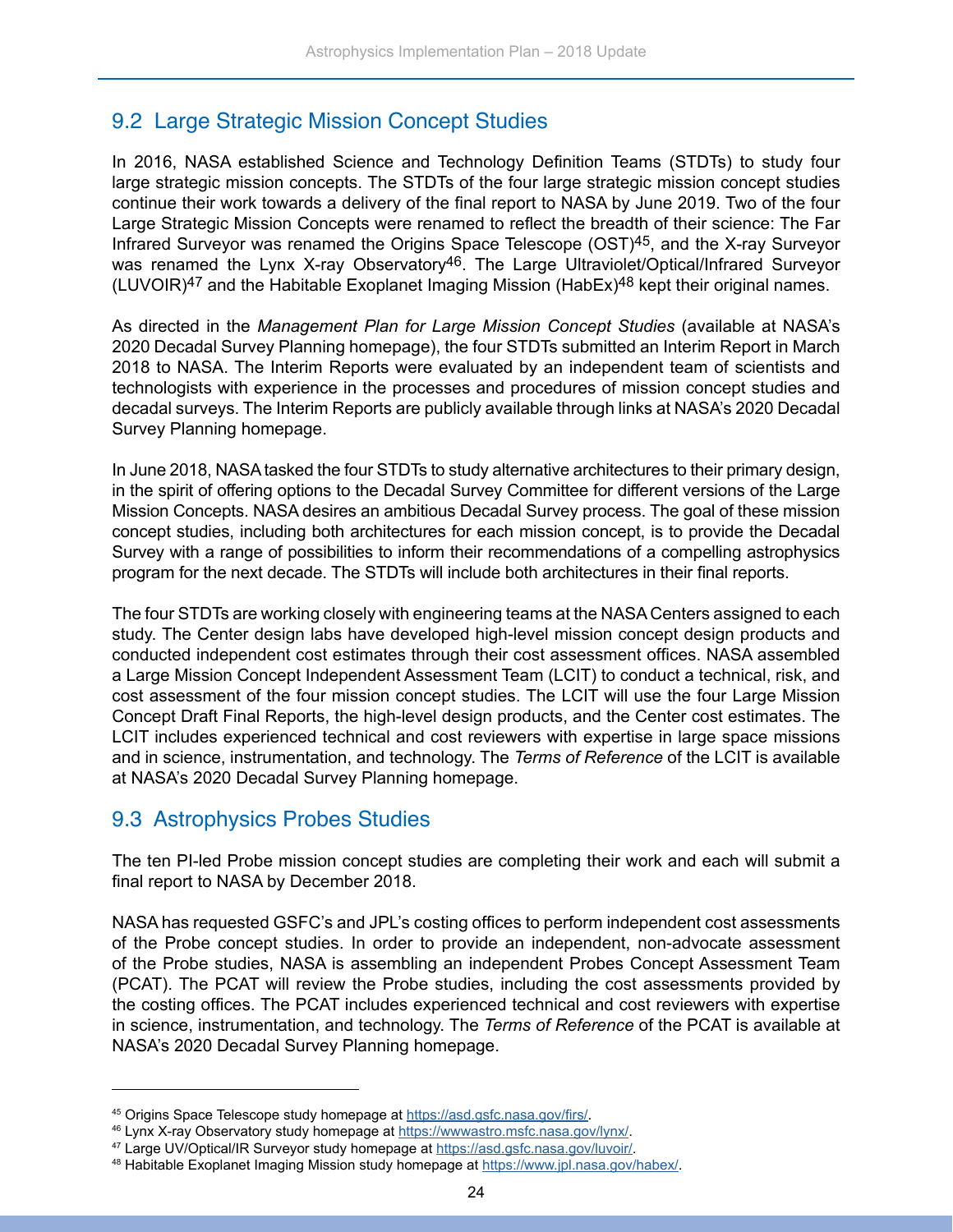#### <span id="page-26-0"></span>9.4 Other NASA Preparations

The NASA Astrophysics Division is sponsoring, planning, or contemplating several additional studies as input to the 2020 Decadal Survey. These are independent of studies being initiated and conducted by NASA scientists at NASA Centers without Astrophysics Division sponsorship.

These additional studies include:

- Scientific Balloon Roadmap<sup>49</sup>. In preparation for the upcoming 2020 Decadal Survey, the Astrophysics Division has called on the community of scientific ballooning users across NASA's Science Mission Directorate (Earth, Planetary, Heliophysics, and Astrophysics) to submit white papers detailing the scientific potential that could be enabled with present and future Balloon Program capabilities. The scientific ballooning users community is also providing direct comments and input through Scientific Ballooning Townhall meetings at major scientific conferences. This Roadmap document will highlight the scientific goals that can be enabled by the Balloon Program and what capabilities will be needed to achieve them, and it will serve as a strategic plan for the Balloon Program Office.
- Evolution of NASA Data Centers. This set of studies draw on efforts including an STScI study on big data<sup>50</sup>, NASA Advisory Council Big Data Task Force reports on adapting archives to technology<sup>51</sup>, and an IPAC-led cross-agency study to scope out the costs and benefits of processing data from WFIRST/LSST/Euclid jointly to maximize the benefits for cosmological studies. In addition, SMD has convened a Strategic Data Management Working Group (SDMWG) to develop a strategic plan for scientific data and computing to guide the evolution of SMD data and computing systems over the next 5 years; the NASA astrophysics data centers are contributing input that will be incorporated into the development of the new plan.
- In-Space Servicing/In-Space Assembly Study<sup>52</sup>. This study aims to answer the question: "When is it advantageous to assemble space telescopes in space rather than to build them on the Earth and deploy them autonomously from individual launch vehicles?" The study will provide input to the 2020 Decadal Survey, to inform discussions about future large space observatories.

<sup>49</sup> Balloon Roadmap updates posted at [https://sites.wff.nasa.gov/code820/roadmap\\_pag.html](https://sites.wff.nasa.gov/code820/roadmap_pag.html).

<sup>50</sup> [https://archive.stsci.edu/reports/BigDataSDTReport\\_Final.pdf](https://archive.stsci.edu/reports/BigDataSDTReport_Final.pdf)

<sup>51</sup> <https://science.nasa.gov/science-committee/subcommittees/big-data-task-force>

<sup>52</sup> In-Space Servicing/In-Space Assembly study homepage at [https://exoplanets.nasa.gov/exep/technology/in-space-assembly/iSAT\\_study/](https://exoplanets.nasa.gov/exep/technology/in-space-assembly/iSAT_study/).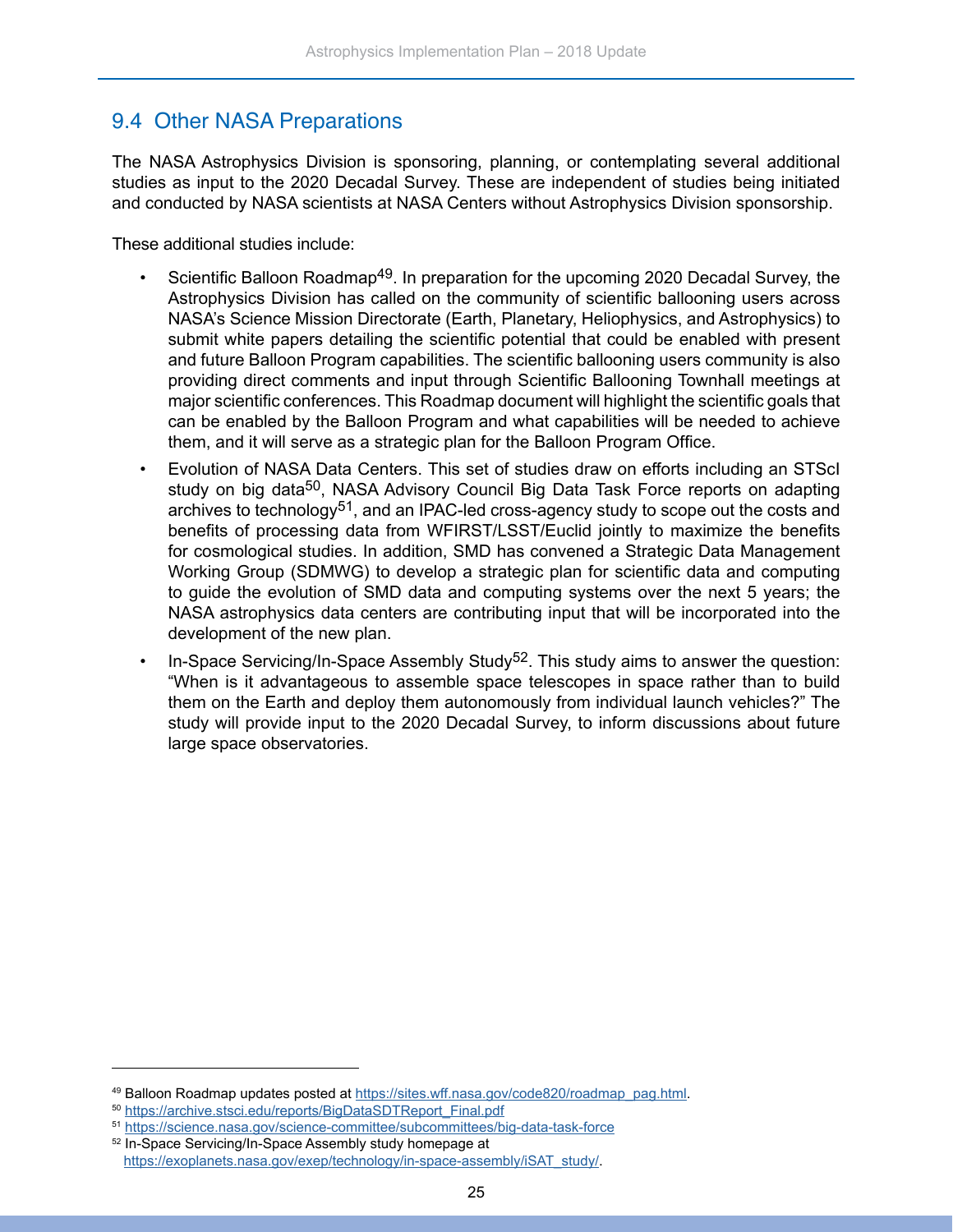### <span id="page-27-0"></span>10. Summary

This Update summarizes, as of December 2018, events and developments since December 2016 that affect NASA's plans for achieving its strategic objectives in astrophysics and its progress in implementing the 2010 Astrophysics Decadal Survey, *New Worlds, New Horizons in Astronomy and Astrophysics*, including preparation for the 2020 Astrophysics Decadal Survey.

As recognized by the National Academies' Midterm Assessment, NASA has made substantial progress in implementing the recommendations of the 2010 Decadal Survey and providing an overall balanced program. The Webb observatory's combined telescope and instruments successfully completed testing, but the spacecraft element encountered issues related to integration and testing that delayed the expected launch date to March 2021. WFIRST made changes following the Midterm Assessment's recommended independent review and is now in Phase B; however, WFIRST has been proposed for termination in the President's FY 2019 budget request to accommodate other priorities. The notional planning budget for NASA Astrophysics provided in the FY 2019 budget request accommodates an increase in the cadence of Astrophysics Explorers Program AOs that meets the Decadal Survey's recommendation for four AOs per decade, with each AO leading to the selection of a mission and a mission of opportunity. The notional planning budget also accommodates continued growth in NASA's astrophysics R&A programs.

ESA and NASA are finalizing a NASA contribution to the ESA-led Athena X-ray Observatory. NASA continues to support technology investments towards its hardware contribution to the ESAled LISA gravitational wave observatory; as recommended by the Midterm Assessment, NASA has increased the scope of its participation in LISA.

NASA is carrying out mission concept studies and technology development, including the "New Worlds Technology" development recommended in the 2010 Decadal Survey, that will inform the 2020 Astrophysics Decadal Survey.

During the current decade, exciting discoveries and substantial progress has been made in advancing the science priorities of *New Worlds, New Horizons*. Disciplines including exoplanet research, gravitational wave astrophysics, cosmology, multimessenger astronomy, and many others have been substantially changed through the research opportunities and space missions that NASA has made available. In that same spirit, NASA is prepared to implement the recommendations of the upcoming Decadal Survey.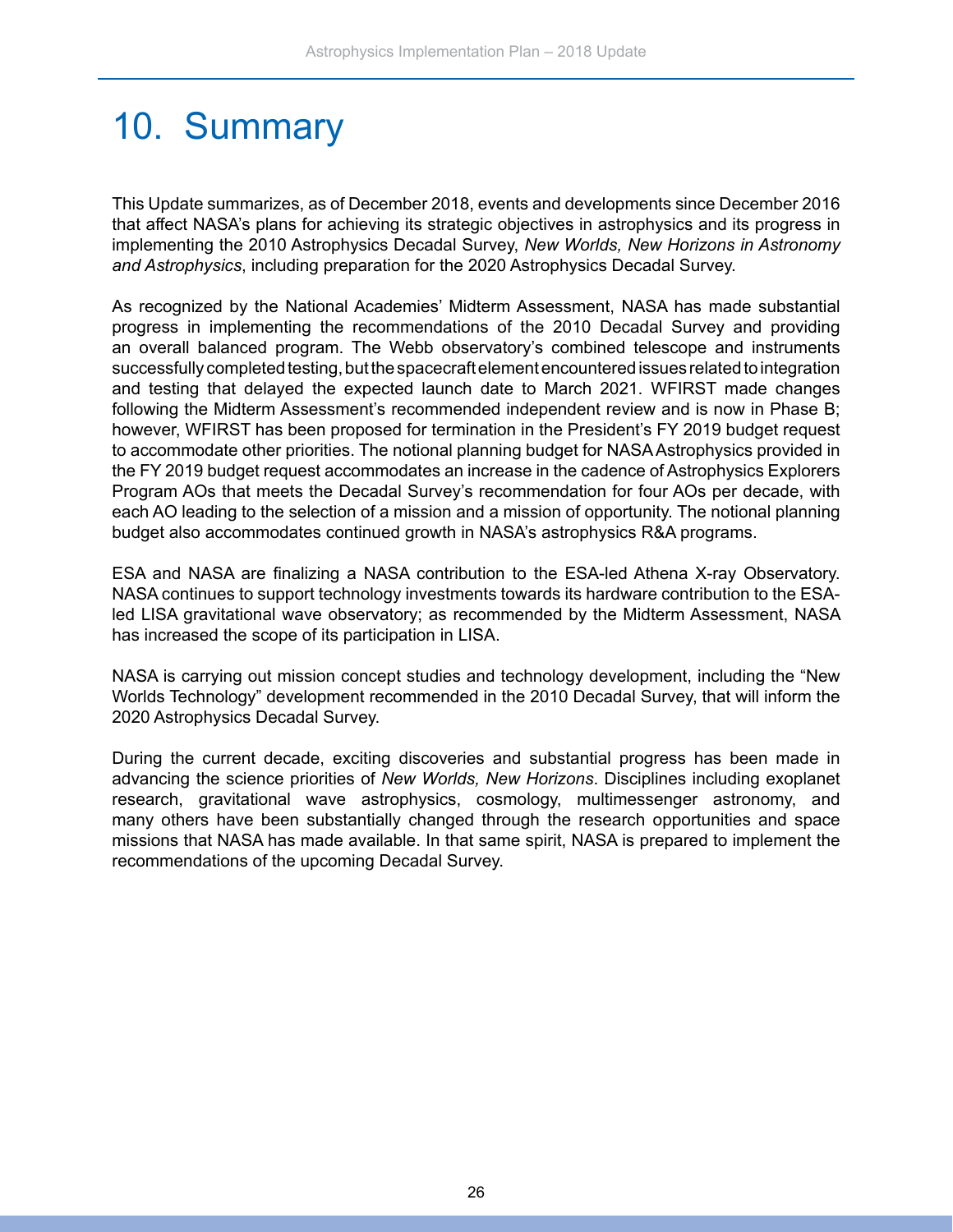

**Figure 8.** Astrophysics missions as of November 2018.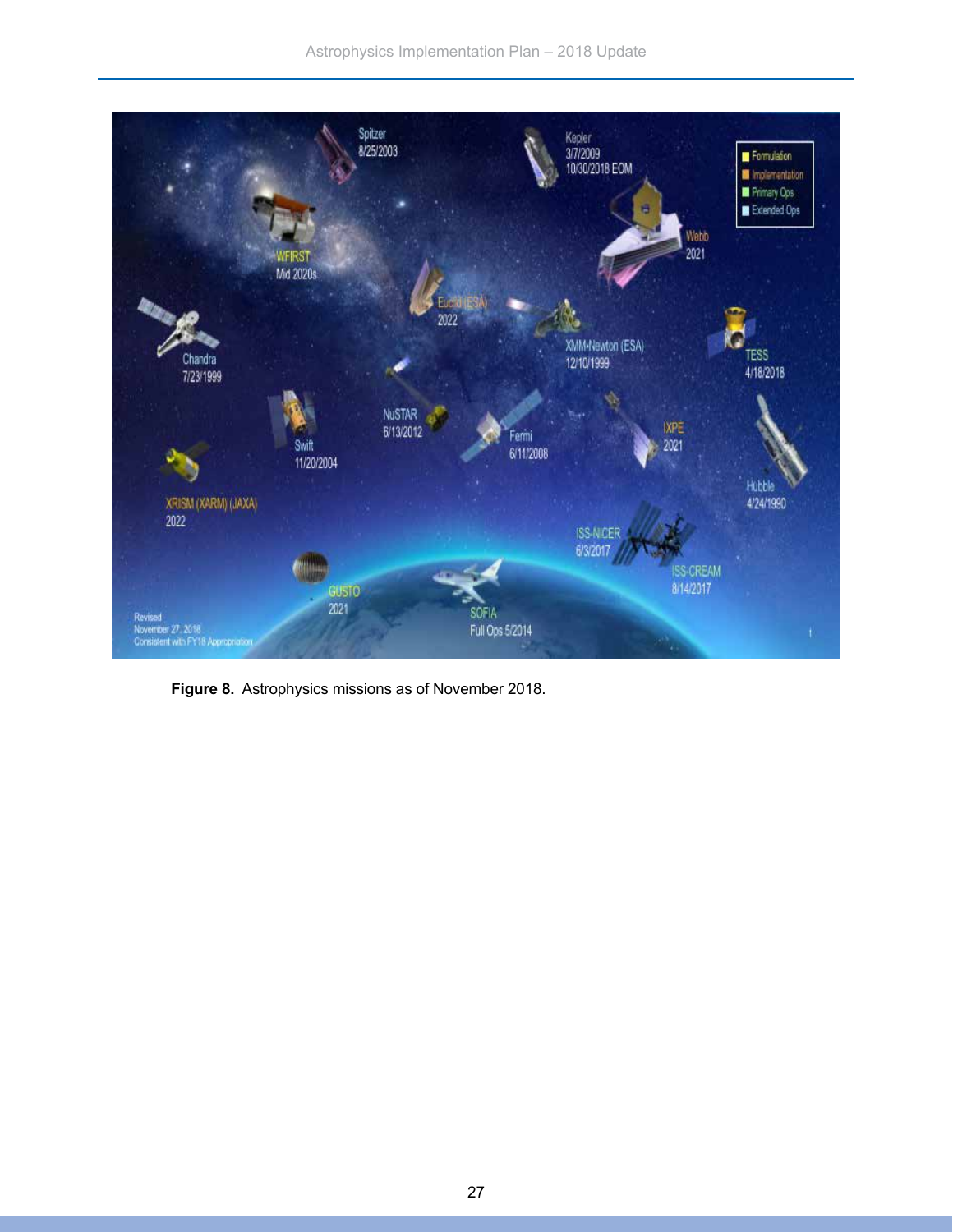### <span id="page-29-0"></span>Acronyms

| AAAC             | Astronomy and Astrophysics Advisory Committee                       |
|------------------|---------------------------------------------------------------------|
| <b>AO</b>        | Announcement of Opportunity                                         |
| <b>APAC</b>      | <b>Astrophysics Advisory Committee</b>                              |
| <b>APRA</b>      | Astrophysics Research and Analysis                                  |
| <b>ASIC</b>      | <b>Application Specific Integrated Circuit</b>                      |
| CAA              | Committee on Astronomy and Astrophysics                             |
| <b>CDR</b>       | <b>Critical Design Review</b>                                       |
| CGI              | Coronagraph Instrument (on WFIRST)                                  |
| <b>CMB</b>       | <b>Cosmic Microwave Background</b>                                  |
| <b>CREAM</b>     | <b>Cosmic Ray Energetics and Mass experiment</b>                    |
| <b>CSA</b>       | <b>Canadian Space Agency</b>                                        |
| <b>DLR</b>       | Deutsches Zentrum für Luft- und Raumfahrt (German Aerospace Center) |
| <b>DOE</b>       | Department of Energy                                                |
| <b>EELV</b>      | Evolved Expendable Launch Vehicle                                   |
| <b>ENSCI</b>     | Euclid NASA Science Center at IPAC                                  |
| <b>EPDS</b>      | Extreme Precision Doppler Spectrometer (on WIYN Telescope)          |
| <b>ESA</b>       | European Space Agency                                               |
| <b>ESPA</b>      | <b>EELV Secondary Payload Adapter</b>                               |
| <b>FLITECAM</b>  | First Light Infrared Test Experiment Camera (SOFIA)                 |
| <b>FSWG</b>      | <b>Formulation Science Working Group</b>                            |
| FY.              | <b>Fiscal Year</b>                                                  |
| <b>GSFC</b>      | <b>Goddard Space Flight Center</b>                                  |
| GO               | <b>Guest Observer</b>                                               |
| <b>GREAT</b>     | German Receiver for Astronomy at Terahertz Frequencies (SOFIA)      |
| <b>GUSTO</b>     | Galactic/Extragalactic ULDB Spectroscopic Terahertz Observatory     |
| HabEx            | Habitable Exoplanet Imaging Mission                                 |
| HAWC+            | High-resolution Airborne Wideband Camera-plus (SOFIA)               |
| <b>HEOMD</b>     | Human Exploration and Operations Mission Directorate                |
| <b>HIPO</b>      | High-speed Imaging Photometer for Occultations (SOFIA)              |
| <b>HIRMES</b>    | High Resolution Mid-Infrared Spectrometer (SOFIA)                   |
| <b>IPAC</b>      | Infrared Processing and Analysis Center                             |
| <b>ISS</b>       | <b>International Space Station</b>                                  |
| <b>ISS-CREAM</b> | <b>CREAM on ISS</b>                                                 |
| <b>IXPE</b>      | Imaging X-ray Polarimetry Explorer                                  |
| <b>JAXA</b>      | Japan Aerospace Exploration Agency                                  |
| JEM-EF           | Japanese Experiment Module-Exposed Facility                         |
| <b>JPL</b>       | Jet Propulsion Laboratory                                           |
| <b>JSC</b>       | Johnson Space Center                                                |
| <b>JWST</b>      | James Webb Space Telescope                                          |
| <b>KDP</b>       | <b>Key Decision Point</b>                                           |
| <b>LBTI</b>      | Large Binocular Telescope Interferometer                            |
| <b>LCIT</b>      | Large Mission Concept Independent Assessment Team                   |
| <b>LDB</b>       | <b>Long-Duration Balloon</b>                                        |
| <b>LISA</b>      | Laser Interferometer Space Antenna                                  |
| <b>LPS</b>       | <b>LISA Preparatory Science</b>                                     |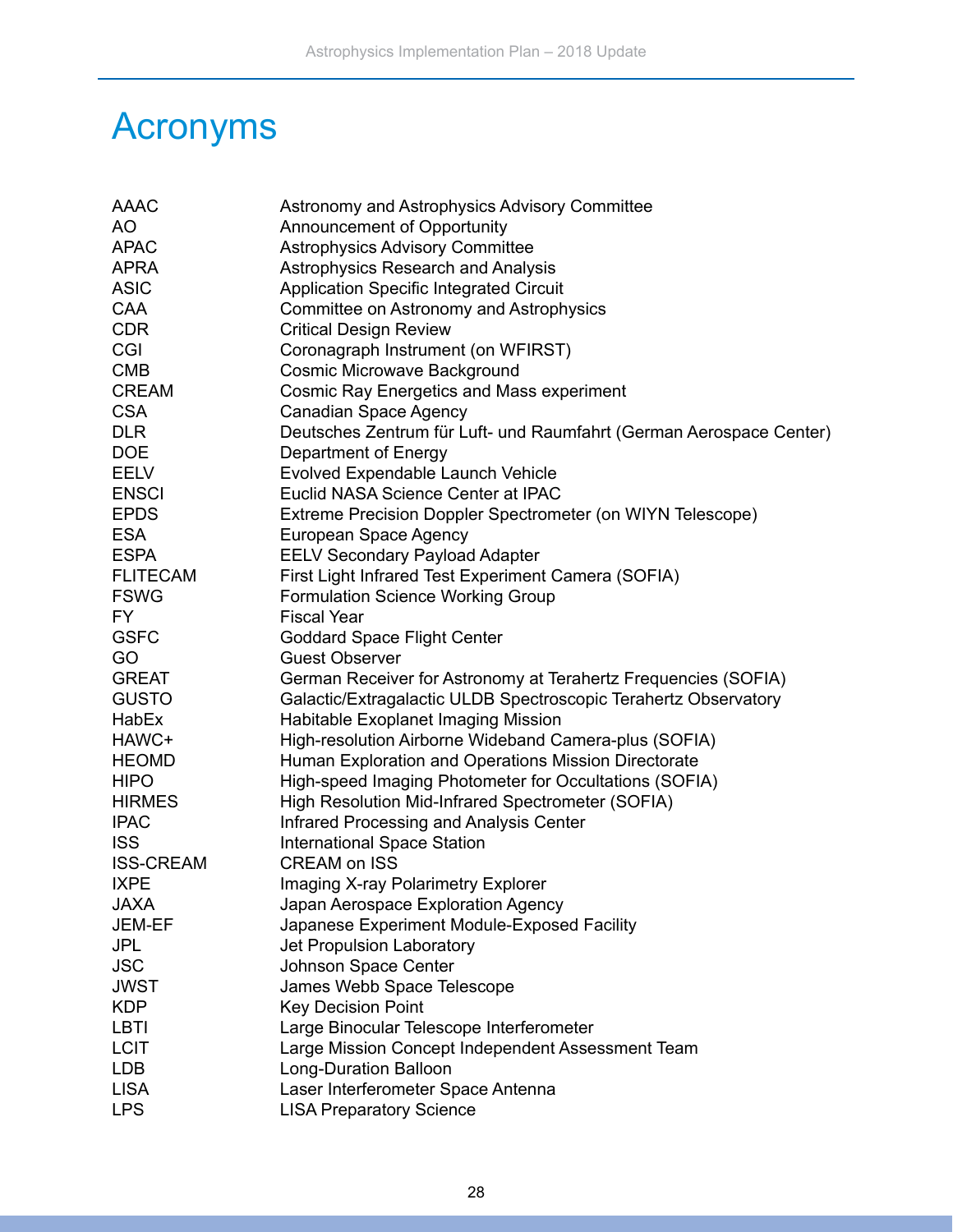| <b>LSST</b>    | Large Synoptic Survey Telescope                               |
|----------------|---------------------------------------------------------------|
| <b>LUVOIR</b>  | Large Ultraviolet/Optical/Infrared Surveyor                   |
| <b>MAST</b>    | Mikulski Archive for Space Telescopes                         |
| <b>MCR</b>     | <b>Mission Concept Review</b>                                 |
| <b>MDR</b>     | <b>Mission Design Review</b>                                  |
| <b>MIDEX</b>   | Medium-class Explorer                                         |
| <b>MO</b>      | <b>Mission of Opportunity</b>                                 |
| <b>MSFC</b>    | <b>Marshall Space Flight Center</b>                           |
| <b>NAC</b>     | <b>NASA Advisory Council</b>                                  |
| <b>NASA</b>    | National Aeronautics and Space Administration                 |
| <b>NEID</b>    | NN-EXPLORE Exoplanet Investigations with Doppler spectroscopy |
| <b>NExSS</b>   | Nexus for Exoplanet System Science                            |
| <b>NICER</b>   | Neutron star Interior Composition Explorer                    |
| <b>NISP</b>    | Near Infrared Spectrometer and Photometer (Euclid)            |
| <b>NLST</b>    | <b>NASA LISA Study Team</b>                                   |
| NN-EXPLORER    | NASA-NSF Exoplanet Observational Research partnership         |
| <b>NOAO</b>    | <b>National Optical Astronomy Observatories</b>               |
| <b>NSF</b>     | <b>National Science Foundation</b>                            |
| <b>NuSTAR</b>  | Nuclear Spectroscopic Telescope Array                         |
| <b>OST</b>     | Origin Space Telescope                                        |
| <b>PCAT</b>    | Probes Concept Assessment Team                                |
| <b>PCOS</b>    | Physics of the Cosmos                                         |
| <b>PDR</b>     | <b>Preliminary Design Review</b>                              |
| PI             | Principal Investigator                                        |
| <b>PIPER</b>   | Primordial Inflation Polarization Explorer                    |
| R&A            | Research & Analysis                                           |
| S <sub>5</sub> | Starshade to TRL-5 technology development activity            |
| <b>SAT</b>     | <b>Strategic Astrophysics Technology</b>                      |
| <b>SCE</b>     | Sensor Chip Electronics (Euclid)                              |
| <b>SDMWG</b>   | <b>Strategic Data Management Working Group</b>                |
| <b>SMD</b>     | <b>Science Mission Directorate</b>                            |
| <b>SMEX</b>    | Small-class Explorer                                          |
| <b>SOC</b>     | <b>Science Operations Center</b>                              |
| <b>SOFIA</b>   | Stratospheric Observatory for Infrared Astronomy              |
| <b>SPB</b>     | Super-Pressure Balloon                                        |
| <b>SRR</b>     | <b>System Requirements Review</b>                             |
| <b>SSB</b>     | Space Studies Board                                           |
| <b>SST</b>     | Science Study Team                                            |
| <b>STDT</b>    | Science and Technology Definition Team                        |
| <b>STMD</b>    | Space Technology Mission Directorate                          |
| <b>STScl</b>   | Space Telescope Science Institute                             |
| <b>SWG</b>     | <b>Science Working Group</b>                                  |
| <b>TCAN</b>    | <b>Theoretical and Computational Astrophysics Network</b>     |
| <b>TESS</b>    | <b>Transiting Exoplanet Survey Satellite</b>                  |
| <b>TRL</b>     | <b>Technology Readiness Level</b>                             |
| <b>ULDB</b>    | <b>Ultra Long Duration Balloon</b>                            |
| <b>WFI</b>     | <b>Wide Field Instrument</b>                                  |
| <b>WFIRST</b>  | Wide Field Infrared Survey Telescope                          |
| <b>WIETR</b>   | WFIRST Independent External Technical/Management/Cost Review  |